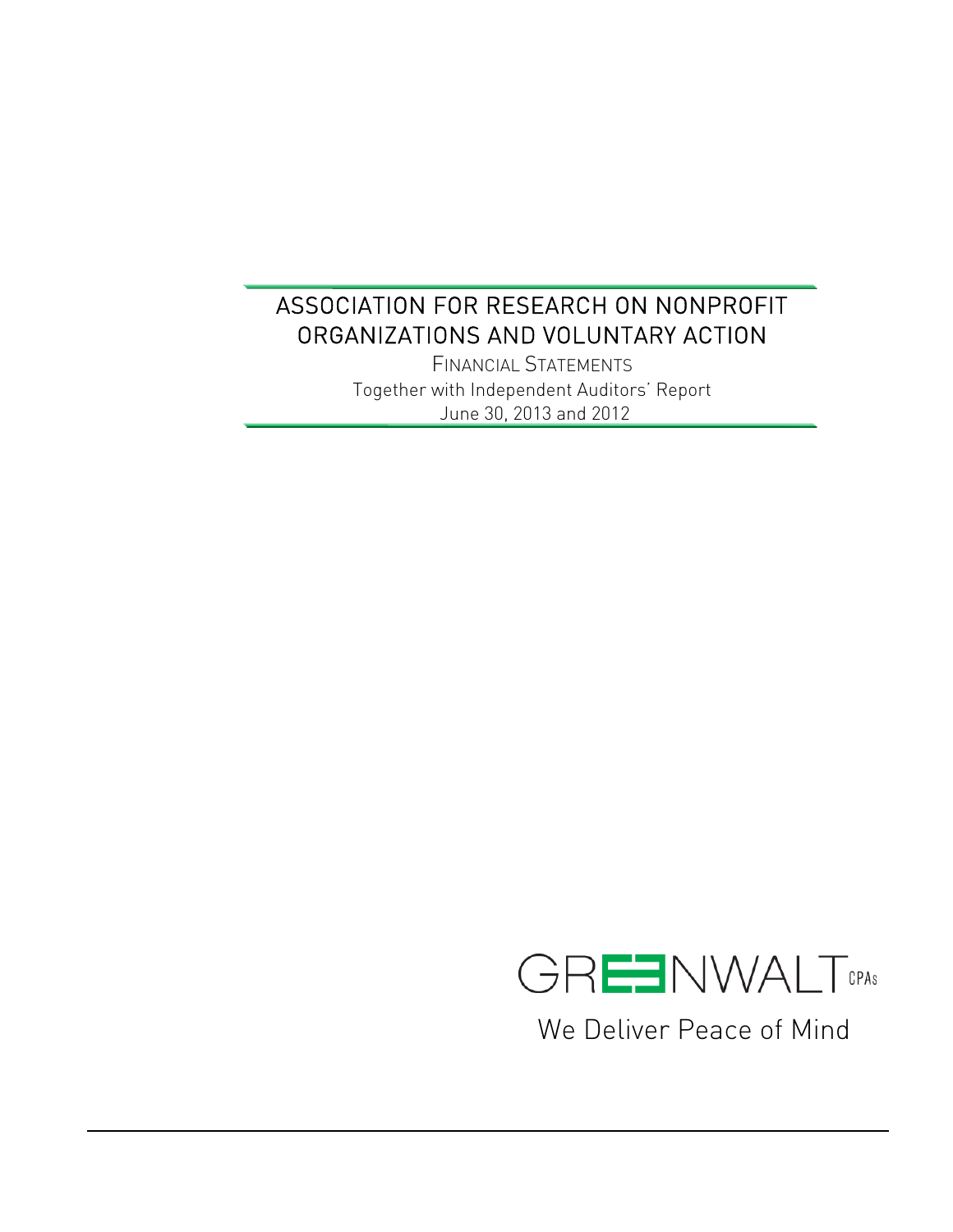



INDEPENDENT AUDITORS' REPORT

To the Board of Directors of Association for Research on Nonprofit Organizations and Voluntary Action:

We have audited the accompanying financial statements of the Association for Research on Nonprofit Organizations and Voluntary Action ("ARNOVA"), which comprise the statement of financial position as of June 30, 2013, and the related statements of activities and cash flows for the year then ended, and the related notes to the financial statements.

### Management's Responsibility for the Financial Statements

Management is responsible for the preparation and fair presentation of these financial statements in accordance with accounting principles generally accepted in the United States of America; this includes the design, implementation, and maintenance of internal control relevant to the preparation and fair presentation of financial statements that are free from material misstatement, whether due to fraud or error.

### Auditors' Responsibility

Our responsibility is to express an opinion on these financial statements based on our audit. We conducted our audit in accordance with auditing standards generally accepted in the United States of America. Those standards require that we plan and perform the audit to obtain reasonable assurance about whether the financial statements are free from material misstatement.

An audit involves performing procedures to obtain audit evidence about the amounts and disclosures in the financial statements. The procedures selected depend on the auditors' judgment, including the assessment of the risks of material misstatement of the financial statements, whether due to fraud or error. In making those risk assessments, the auditor considers internal control relevant to the entity's preparation and fair presentation of the financial statements in order to design audit procedures that are appropriate in the circumstances, but not for the purpose of expressing an opinion on the effectiveness of the entity's internal control. Accordingly, we express no such opinion. An audit also includes evaluating the appropriateness of accounting policies used and the reasonableness of significant accounting estimates made by management, as well as evaluating the overall presentation of the financial statements.

We believe that the audit evidence we have obtained is sufficient and appropriate to provide a basis for our audit opinion.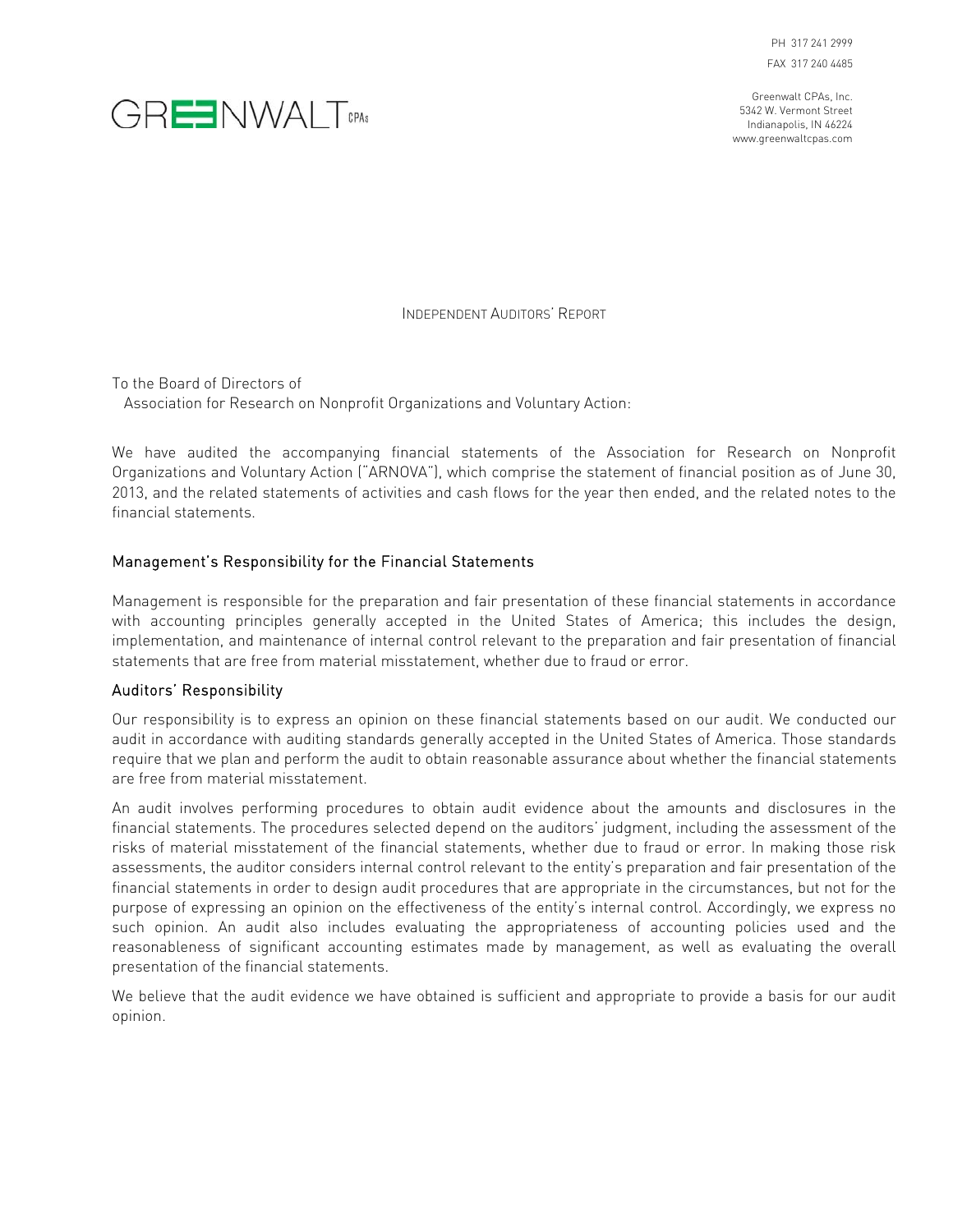### Opinion

In our opinion, the financial statements referred to above present fairly, in all material respects, the financial position of ARNOVA as of June 30, 2013, and the changes in its net assets and its cash flows for the year then ended in accordance with accounting principles generally accepted in the United States of America.

### Prior Period Financial Statements

The financial statements of ARNOVA as of June 30, 2012, were audited by other auditors whose report dated April 30, 2013, expressed an unmodified opinion on those statements. This information, presented in summarized comparative format, is consistent, in all material respects, with the audited financial statements from which it has been derived.

### Change in Accounting Methodology

As described in Note 10 to the financial statements, ARNOVA changed the methodology for which royalty income was recorded to be more consistent with the terms of the royalty agreement. Our opinion is not modified with respect to that matter.

Scenwalt CPAs, Inc.

February 10, 2014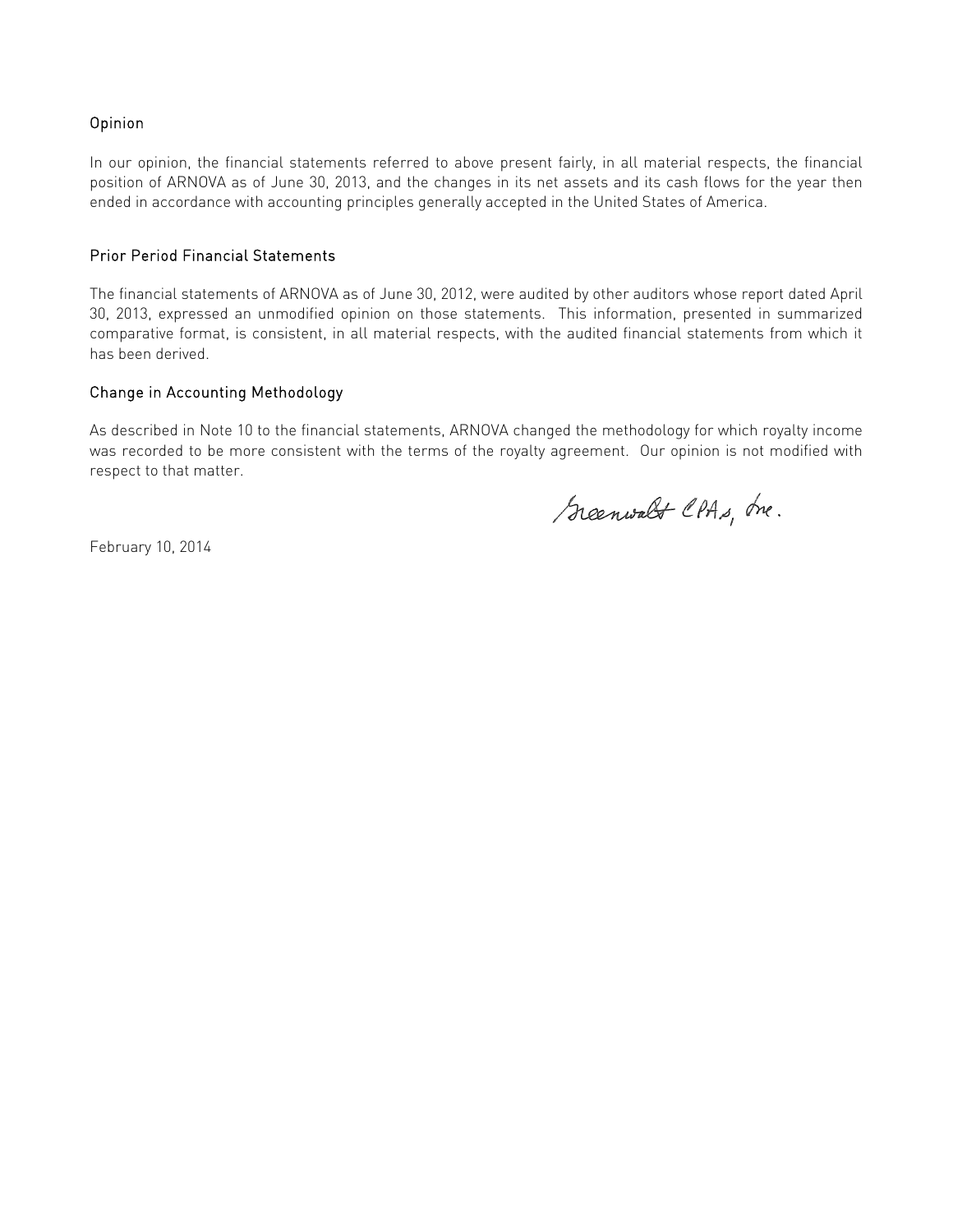STATEMENTS OF FINANCIAL POSITION

JUNE 30, 2013 AND 2012

| <b>ASSETS</b>                     | 2013                       | 2012                      |
|-----------------------------------|----------------------------|---------------------------|
| Cash and cash equivalents         | \$<br>635,120              | $\updownarrow$<br>718,893 |
| Cash held by others (Note 8)      | 43,585                     | 63,443                    |
| Total cash                        | 678,705                    | 782,336                   |
| Investments                       | 307,346                    | 306,349                   |
| Grants receivable                 |                            | 12,000                    |
| Accounts receivable               | 18,103                     | 71,627                    |
| Prepaid expenses                  | 25,801                     | 19,430                    |
| Inventory                         | 5,472                      | 5,538                     |
| Equipment and software, net       | 14,624                     | 24,798                    |
| Total assets                      | 1,050,051<br>$\frac{1}{2}$ | 1,222,078<br>\$           |
| <b>LIABILITIES AND NET ASSETS</b> |                            |                           |
| <b>LIABILITIES</b>                |                            |                           |
| Accounts payable                  | \$<br>11,582               | \$<br>16,614              |
| Accrued payroll and benefits      | 11,404                     | 16,544                    |
| Deferred revenue                  | 36,978                     | 30,472                    |
| Total liabilities                 | 59,964                     | 63,630                    |
| <b>COMMITMENTS (NOTE 9)</b>       |                            |                           |
| <b>NET ASSETS</b>                 |                            |                           |
| Unrestricted                      |                            |                           |
| Undesignated                      | 477,073                    | 493,913                   |
| Board designated (Note 4)         | 317,992                    | 317,992                   |
| Total unrestricted net assets     | 795,065                    | 811,905                   |
| Temporarily restricted (Note 5)   | 175,847                    | 327,368                   |
| Permanently restricted (Note 6)   | 19,175                     | 19,175                    |
| Total net assets                  | 990,087                    | 1,158,448                 |
| Total liabilities and net assets  | 1,050,051<br>$\mathcal{R}$ | 1,222,078<br>P.           |
|                                   |                            |                           |

See accompanying notes to financial statements. 3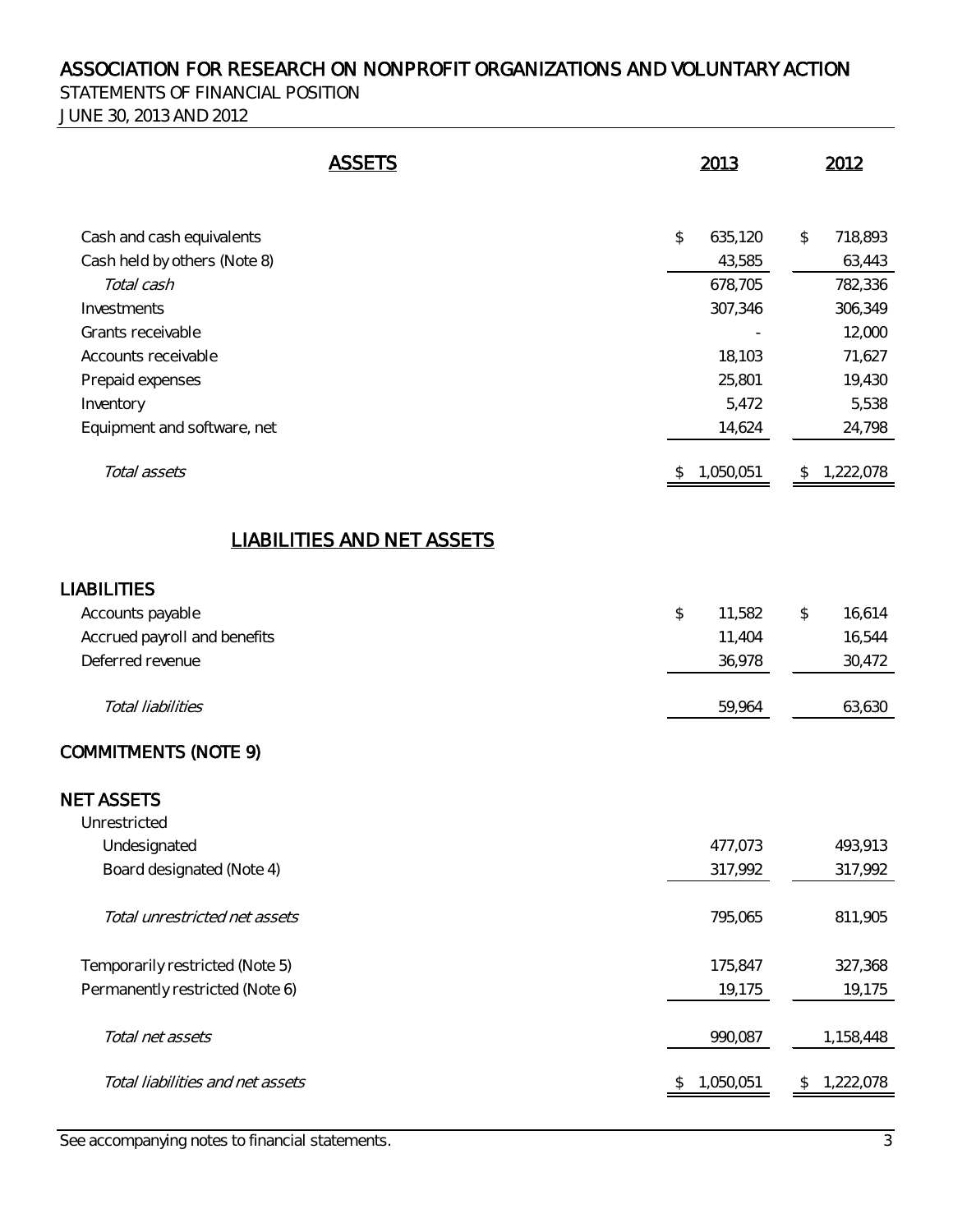STATEMENT OF ACTIVITIES

FOR THE YEAR ENDED JUNE 30, 2013

WITH COMPARATIVE TOTALS FOR THE YEAR ENDED JUNE 30, 2012

|                                                    | 2013                |           |                                         |            |                                  |        |              |            |                      |             |
|----------------------------------------------------|---------------------|-----------|-----------------------------------------|------------|----------------------------------|--------|--------------|------------|----------------------|-------------|
|                                                    | <b>UNRESTRICTED</b> |           | <b>TEMPORARILY</b><br><b>RESTRICTED</b> |            | PERMENANTLY<br><b>RESTRICTED</b> |        | <b>TOTAL</b> |            | 2012<br><b>TOTAL</b> |             |
| REVENUE AND SUPPORT                                |                     |           |                                         |            |                                  |        |              |            |                      |             |
| Grants                                             | $\updownarrow$      |           | \$                                      |            | \$                               |        | \$           |            | \$                   | 99,000      |
| Membership dues                                    |                     | 84,509    |                                         |            |                                  |        |              | 84,509     |                      | 76,640      |
| Conference revenue and sponsorships                |                     | 192,860   |                                         | 42,500     |                                  |        |              | 235,360    |                      | 191,435     |
| Publications and royalties                         |                     | 53,671    |                                         | 16,000     |                                  |        |              | 69,671     |                      | 126,215     |
| Contributions                                      |                     | 6,825     |                                         | 500        |                                  |        |              | 7,325      |                      | 10,038      |
| In-kind contributions (Note 1)                     |                     |           |                                         | 150,250    |                                  |        |              | 150,250    |                      | 150,250     |
| Investment income                                  |                     | 1,630     |                                         | 23         |                                  |        |              | 1,653      |                      | 8,469       |
| Insurance proceeds, employee dishonesty loss       |                     | 62,548    |                                         |            |                                  |        |              | 62,548     |                      |             |
| Other                                              |                     | 1,688     |                                         |            |                                  |        |              | 1,688      |                      | 913         |
| Net assets released from restrictions              |                     | 360,794   |                                         | (360, 794) |                                  |        |              |            |                      |             |
| Total revenue and support                          |                     | 764,525   |                                         | (151, 521) |                                  |        |              | 613,004    |                      | 662,960     |
| <b>EXPENSES</b>                                    |                     |           |                                         |            |                                  |        |              |            |                      |             |
| Program:                                           |                     |           |                                         |            |                                  |        |              |            |                      |             |
| Conference                                         |                     | 229,306   |                                         |            |                                  |        |              | 229,306    |                      | 229,929     |
| Publications                                       |                     | 184,149   |                                         |            |                                  |        |              | 184,149    |                      | 188,734     |
| Membership services                                |                     | 44,364    |                                         |            |                                  |        |              | 44,364     |                      | 93,989      |
| Scholarships and awards                            |                     | 27,421    |                                         |            |                                  |        |              | 27,421     |                      | 39,235      |
| Other programs                                     |                     | 53,064    |                                         |            |                                  |        |              | 53,064     |                      | 40,380      |
| Total program expenses                             |                     | 538,304   |                                         |            |                                  |        |              | 538,304    |                      | 592,267     |
| Management and general                             |                     | 238,569   |                                         |            |                                  |        |              | 238,569    |                      | 164,064     |
| Fundraising                                        |                     | 4,492     |                                         |            |                                  |        |              | 4,492      |                      | 11,820      |
| Total expenses                                     |                     | 781,365   |                                         |            |                                  |        |              | 781,365    |                      | 768,151     |
| Change in net assets before employee dishonesty lo |                     | (16, 840) |                                         | (151, 521) |                                  |        |              | (168, 361) |                      | (105, 191)  |
| Employee dishonesty loss                           |                     |           |                                         |            |                                  |        |              |            |                      | (54,069)    |
| CHANGE IN NET ASSETS                               |                     | (16, 840) |                                         | (151, 521) |                                  |        |              | (168, 361) |                      | (159, 260)  |
| NET ASSETS, BEGINNING OF YEAR                      |                     | 811,905   |                                         | 327,368    |                                  | 19,175 |              | 1,158,448  |                      | 1,317,708   |
| NET ASSETS, END OF YEAR                            | \$                  | 795,065   | \$                                      | 175,847    | \$                               | 19,175 | \$           | 990,087    |                      | \$1,158,448 |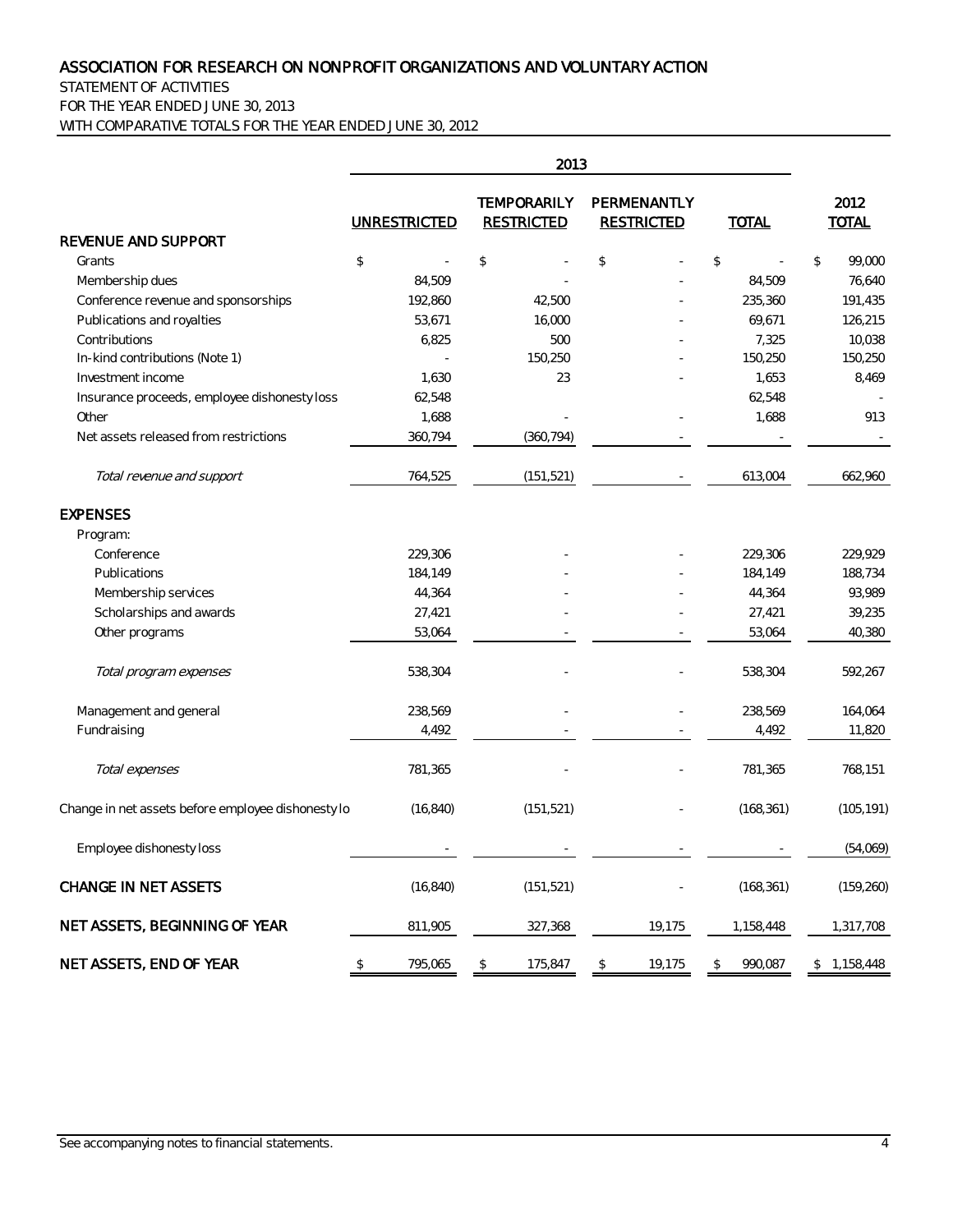STATEMENTS OF CASH FLOWS FOR THE YEARS ENDED JUNE 30, 2013 AND 2012 **Page 1** of 2

# CHANGE IN CASH AND CASH EQUIVALENTS

|                                                                          |               | 2013       | 2012          |
|--------------------------------------------------------------------------|---------------|------------|---------------|
| CASH FLOWS FROM OPERATING ACTIVITIES                                     |               |            |               |
| Cash received from members and others                                    | $\mathcal{L}$ | 532,992    | \$<br>768,824 |
| Cash paid to employees and suppliers                                     |               | (635,509)  | (632, 922)    |
| Interest and dividends received                                          |               | 1,792      | 8,196         |
| Net cash and cash equivalents provided by (used in) operating activities |               | (100, 725) | 144,098       |
| CASH FLOWS FROM INVESTING ACTIVITIES                                     |               |            |               |
| Capital expenditures                                                     |               | (1,770)    | (19, 848)     |
| Proceeds from maturity of investments                                    |               |            | 387,048       |
| Purchase of investments                                                  |               | (1, 136)   | (418, 104)    |
| Net cash and cash equivalents provided by (used in) investing activities |               | (2,906)    | (50, 904)     |
| NET CHANGE IN CASH AND CASH EQUIVALENTS                                  |               | (103, 631) | 93,194        |
| CASH AND CASH EQUIVALENTS, BEGINNING OF YEAR                             |               | 782,336    | 689,142       |
| CASH AND CASH EQUIVALENTS, END OF YEAR                                   | \$            | 678,705    | \$<br>782,336 |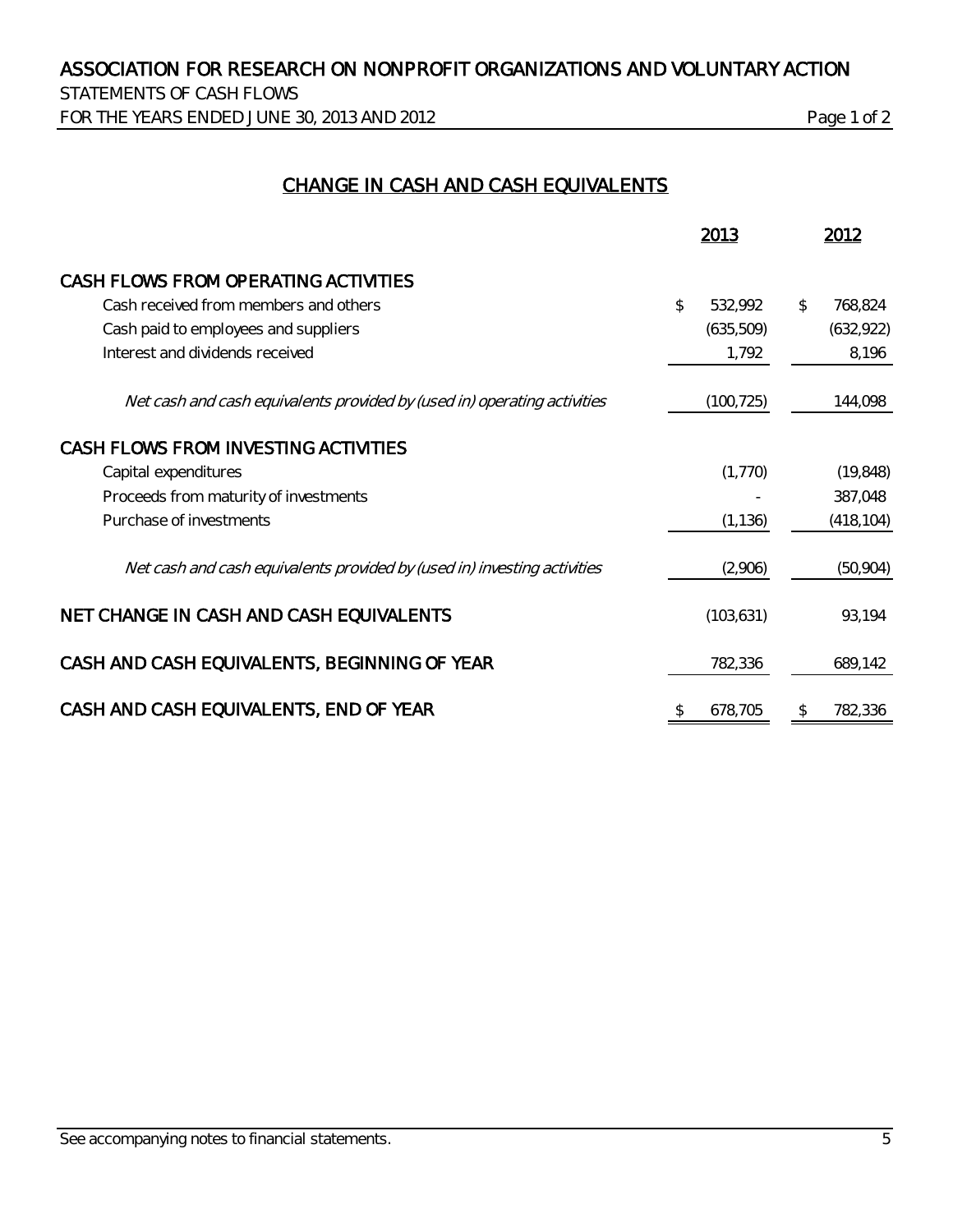STATEMENTS OF CASH FLOWS, CONTINUED FOR THE YEARS ENDED JUNE 30, 2013 AND 2012 Page 2 of 2

# RECONCILIATION OF CHANGE IN NET ASSETS TO NET CASH AND CASH EQUIVALENTS PROVIDED BY (USED IN) OPERATING ACTIVITIES

| <b>CHANGE IN NET ASSETS</b><br>(168, 361)<br>(159, 260)<br>\$<br>\$<br>ADJUSTMENTS TO RECONCILE CHANGE IN NET ASSETS TO NET AND<br>CASH EQUIVALENTS PROVIDED BY (USED IN) OPERATING ACTIVITIES<br>9,701<br>Depreciation expense<br>11,944<br>1,177<br>Portion of loss related to equipment and software due to employee dishonesty loss<br>Unrealized (gain) loss on investment<br>139<br>(273)<br>(Increase) decrease in operating assets:<br>Grants receivable<br>325,000<br>12,000<br>(1, 401)<br>Accounts receivables<br>53,524<br>(6, 371)<br>(7, 922)<br>Prepaid expenses<br>127<br>Inventory<br>66<br>Increase (decrease) in operating liabilities:<br>Accounts payable<br>(5,032)<br>(16, 819)<br>Accrued payroll and benefits<br>(5, 140)<br>(1, 012)<br>Deferred revenue<br>6,506<br>(5, 220)<br>Total adjustments<br>67,636<br>303,358<br>NET CASH AND CASH EQUIVALENTS PROVIDED BY<br>(USED IN) OPERATING ACTIVITIES<br>(100, 725)<br>144,098<br>£. |  | 2013 | 2012 |
|-----------------------------------------------------------------------------------------------------------------------------------------------------------------------------------------------------------------------------------------------------------------------------------------------------------------------------------------------------------------------------------------------------------------------------------------------------------------------------------------------------------------------------------------------------------------------------------------------------------------------------------------------------------------------------------------------------------------------------------------------------------------------------------------------------------------------------------------------------------------------------------------------------------------------------------------------------------------|--|------|------|
|                                                                                                                                                                                                                                                                                                                                                                                                                                                                                                                                                                                                                                                                                                                                                                                                                                                                                                                                                                 |  |      |      |
|                                                                                                                                                                                                                                                                                                                                                                                                                                                                                                                                                                                                                                                                                                                                                                                                                                                                                                                                                                 |  |      |      |
|                                                                                                                                                                                                                                                                                                                                                                                                                                                                                                                                                                                                                                                                                                                                                                                                                                                                                                                                                                 |  |      |      |
|                                                                                                                                                                                                                                                                                                                                                                                                                                                                                                                                                                                                                                                                                                                                                                                                                                                                                                                                                                 |  |      |      |
|                                                                                                                                                                                                                                                                                                                                                                                                                                                                                                                                                                                                                                                                                                                                                                                                                                                                                                                                                                 |  |      |      |
|                                                                                                                                                                                                                                                                                                                                                                                                                                                                                                                                                                                                                                                                                                                                                                                                                                                                                                                                                                 |  |      |      |
|                                                                                                                                                                                                                                                                                                                                                                                                                                                                                                                                                                                                                                                                                                                                                                                                                                                                                                                                                                 |  |      |      |
|                                                                                                                                                                                                                                                                                                                                                                                                                                                                                                                                                                                                                                                                                                                                                                                                                                                                                                                                                                 |  |      |      |
|                                                                                                                                                                                                                                                                                                                                                                                                                                                                                                                                                                                                                                                                                                                                                                                                                                                                                                                                                                 |  |      |      |
|                                                                                                                                                                                                                                                                                                                                                                                                                                                                                                                                                                                                                                                                                                                                                                                                                                                                                                                                                                 |  |      |      |
|                                                                                                                                                                                                                                                                                                                                                                                                                                                                                                                                                                                                                                                                                                                                                                                                                                                                                                                                                                 |  |      |      |
|                                                                                                                                                                                                                                                                                                                                                                                                                                                                                                                                                                                                                                                                                                                                                                                                                                                                                                                                                                 |  |      |      |
|                                                                                                                                                                                                                                                                                                                                                                                                                                                                                                                                                                                                                                                                                                                                                                                                                                                                                                                                                                 |  |      |      |
|                                                                                                                                                                                                                                                                                                                                                                                                                                                                                                                                                                                                                                                                                                                                                                                                                                                                                                                                                                 |  |      |      |
|                                                                                                                                                                                                                                                                                                                                                                                                                                                                                                                                                                                                                                                                                                                                                                                                                                                                                                                                                                 |  |      |      |
|                                                                                                                                                                                                                                                                                                                                                                                                                                                                                                                                                                                                                                                                                                                                                                                                                                                                                                                                                                 |  |      |      |
|                                                                                                                                                                                                                                                                                                                                                                                                                                                                                                                                                                                                                                                                                                                                                                                                                                                                                                                                                                 |  |      |      |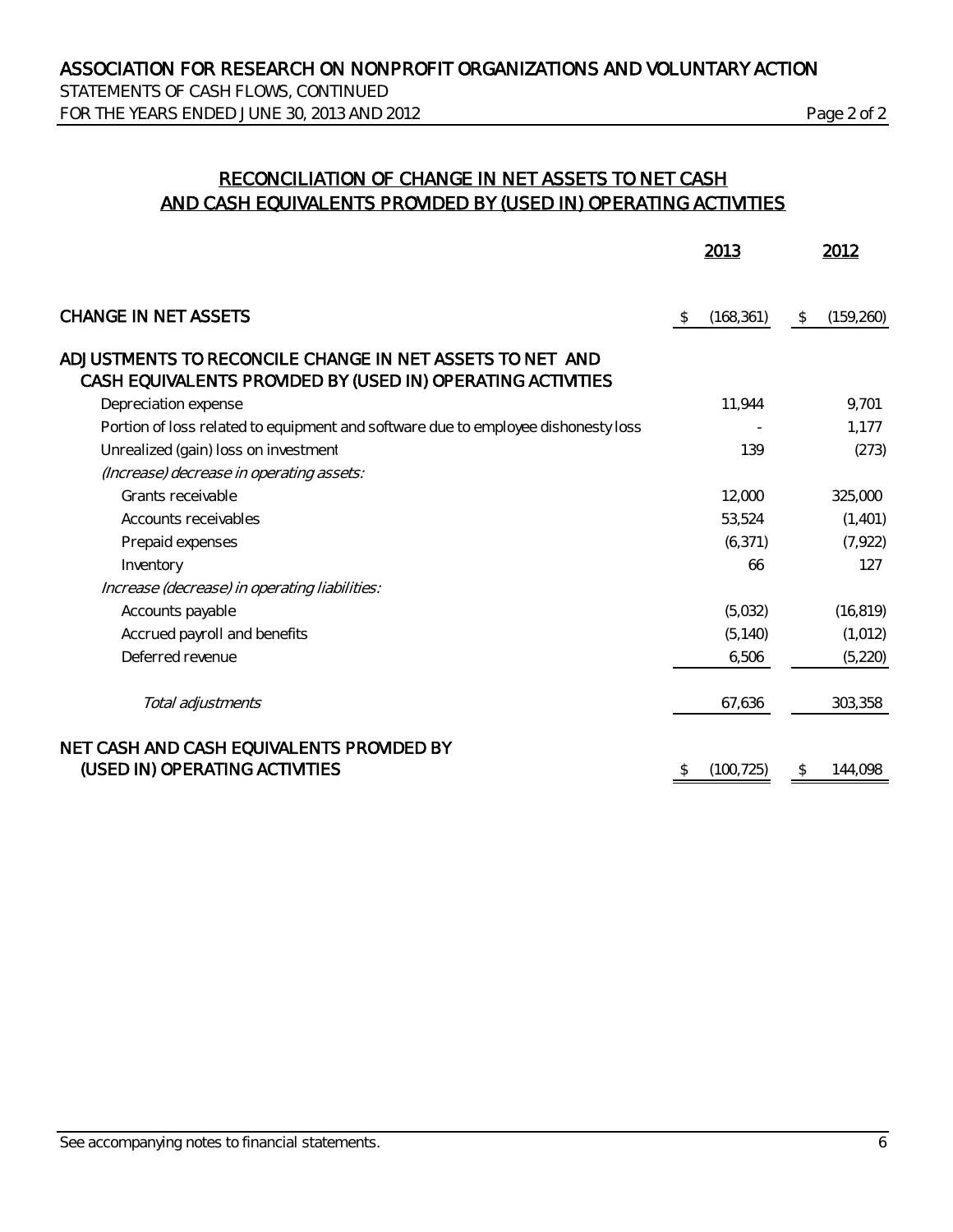### 1. SUMMARY OF SIGNIFICANT ACCOUNTING POLICIES

#### DESCRIPTION OF ORGANIZATION

The Association for Research on Nonprofit Organizations and Voluntary Action ("ARNOVA") is a non-profit corporation incorporated in 1971 in the District of Columbia which was established to foster the creation, application, and dissemination of research about voluntary action, nonprofit organizations and philanthropy both nationally and internationally. ARNOVA's primary activities include an annual conference, publications, electronic discussions, and special interest groups. ARNOVA's major sources of revenue are related to these activities.

#### DESCRIPTION OF PROGRAM AND SUPPORTING SERVICES

The following program and supporting services are included in the accompanying financial statements:

Conference - salaries, benefits, and direct costs related to the ARNOVA annual conference.

Publications - salaries, benefits, and direct costs related to the publication of the ARNOVA News. Nonprofit & Voluntary Sector Quarterly, and the website.

Membership services - salaries, benefits, and direct costs related to providing benefits to members.

Scholarships and awards - scholarships to attend the conference and book, dissertation, and lifetime achievement awards.

Other - salaries, benefits and direct costs related to providing other miscellaneous programs.

Management and general - includes the functions necessary to provide coordination and articulation of ARNOVA's program strategy; maintain proper administrative functioning of the Board of Directors; and manage the financial and budgetary responsibilities of ARNOVA.

Fundraising - provides the structure necessary to encourage and secure private financial support from individuals, foundations, and corporations.

### BASIS OF ACCOUNTING

The accompanying financial statements have been prepared on the accrual basis of accounting. The preparation of financial statements in conformity with accounting principles generally accepted in the United States of America requires management to make estimates and assumptions that affect certain reported amounts and disclosures. Accordingly, actual results could differ from those estimates.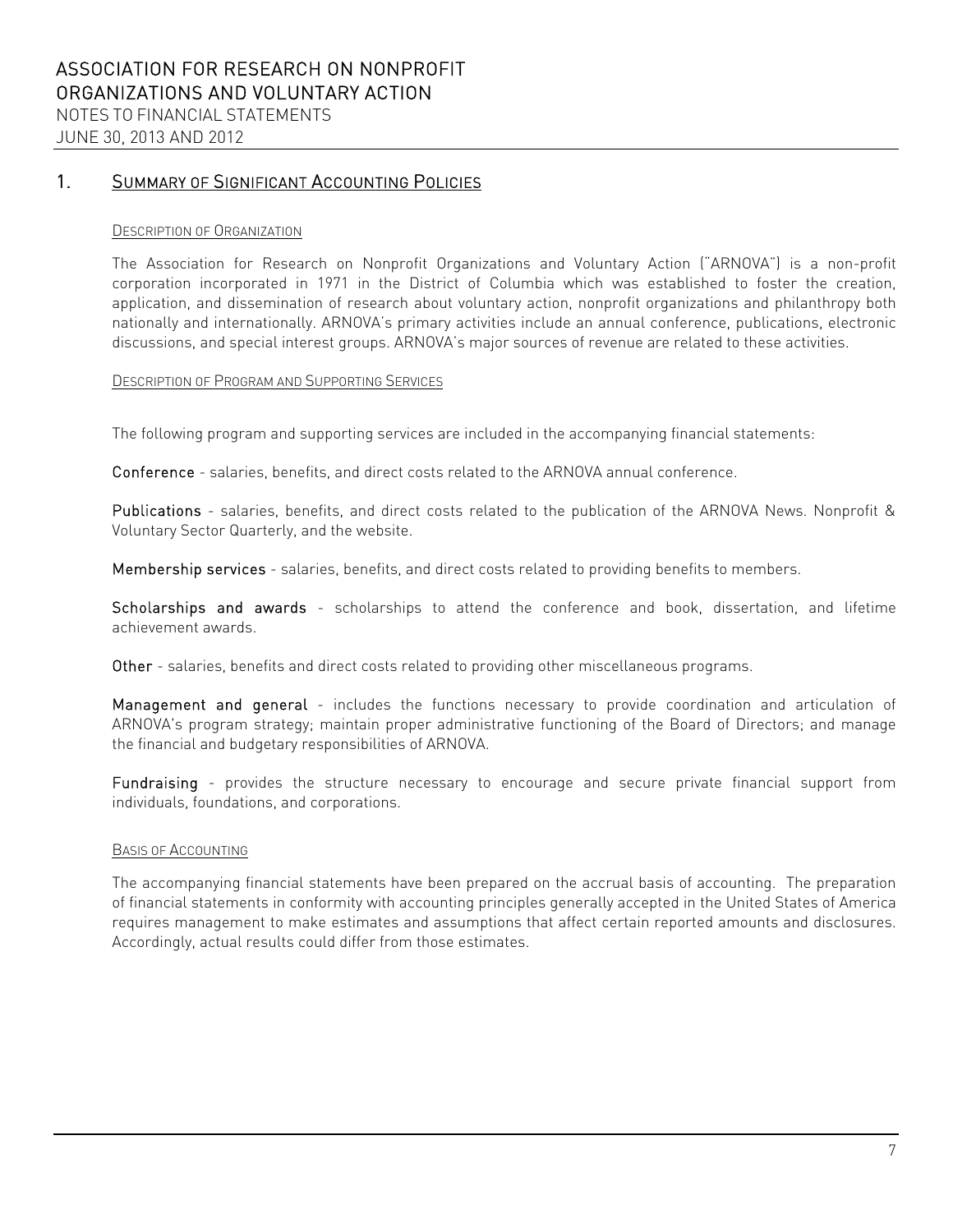### 1. SUMMARY OF SIGNIFICANT ACCOUNTING POLICIES, CONTINUED

#### FINANCIAL STATEMENT PRESENTATION

In accordance with Not-for-Profit Revenue Recognition Accounting Standards, donations and grants received are recorded as unrestricted, temporarily restricted, or permanently restricted, depending on the existence or nature of any donor restrictions.

Under Accounting Standards for the Preparation of Financial Statements of Not-For-Profit Organizations, ARNOVA is required to report information regarding its financial position and activities according to three classes of net assets: unrestricted net assets, temporarily restricted net assets, and permanently restricted net assets. In addition, ARNOVA is required to present a statement of cash flows. ARNOVA has unrestricted, temporarily restricted, and permanently restricted net assets as of June 30, 2013 and 2012, respectively.

The financial statements include certain prior year summarized comparative information in total, but not by net asset class and functional expense class. Such information does not include sufficient detail to constitute a presentation in conformity with generally accepted accounting principles (GAAP). Accordingly, such information should be read in conjunction with ARNOVA's financial statements for the year ended June 30, 2012, from which the summarized information was derived.

### CASH AND CASH EQUIVALENTS

ARNOVA considers all liquid investments with an original maturity of three months or less to be cash equivalents. Cash equivalents for ARNOVA consist primarily of money market accounts. At June 30, 2013 and 2012, ARNOVA had cash equivalents of \$273,508 and \$329,376, respectively.

### INVESTMENTS

Investments are carried at fair value for financial reporting purposes and certificates of deposit are recorded at cost. Realized gains or losses upon the sale of investments are based on the cost of specifically identified securities. Changes in unrealized appreciation or depreciation of investments are reflected in the statement of activities in the period in which such changes occur. Interest and dividend income is recorded when earned.

Investments consist of the following at June 30:

|                                   | 2013 |                |  | 2012           |  |  |
|-----------------------------------|------|----------------|--|----------------|--|--|
| Certificates of deposit<br>Equity |      | 279,533<br>859 |  | 278,763<br>676 |  |  |
| Mutual funds                      |      | 26,954         |  | 26,910         |  |  |
|                                   |      | 307,346        |  | 306,349        |  |  |

#### GRANTS RECEIVABLE

Grants receivable consist of amounts that have been unconditionally promised to ARNOVA and are supported by a written grant agreement. Management estimates an allowance for uncollectible grants receivable based on current economic conditions, historical trends, and past experience with their grantors.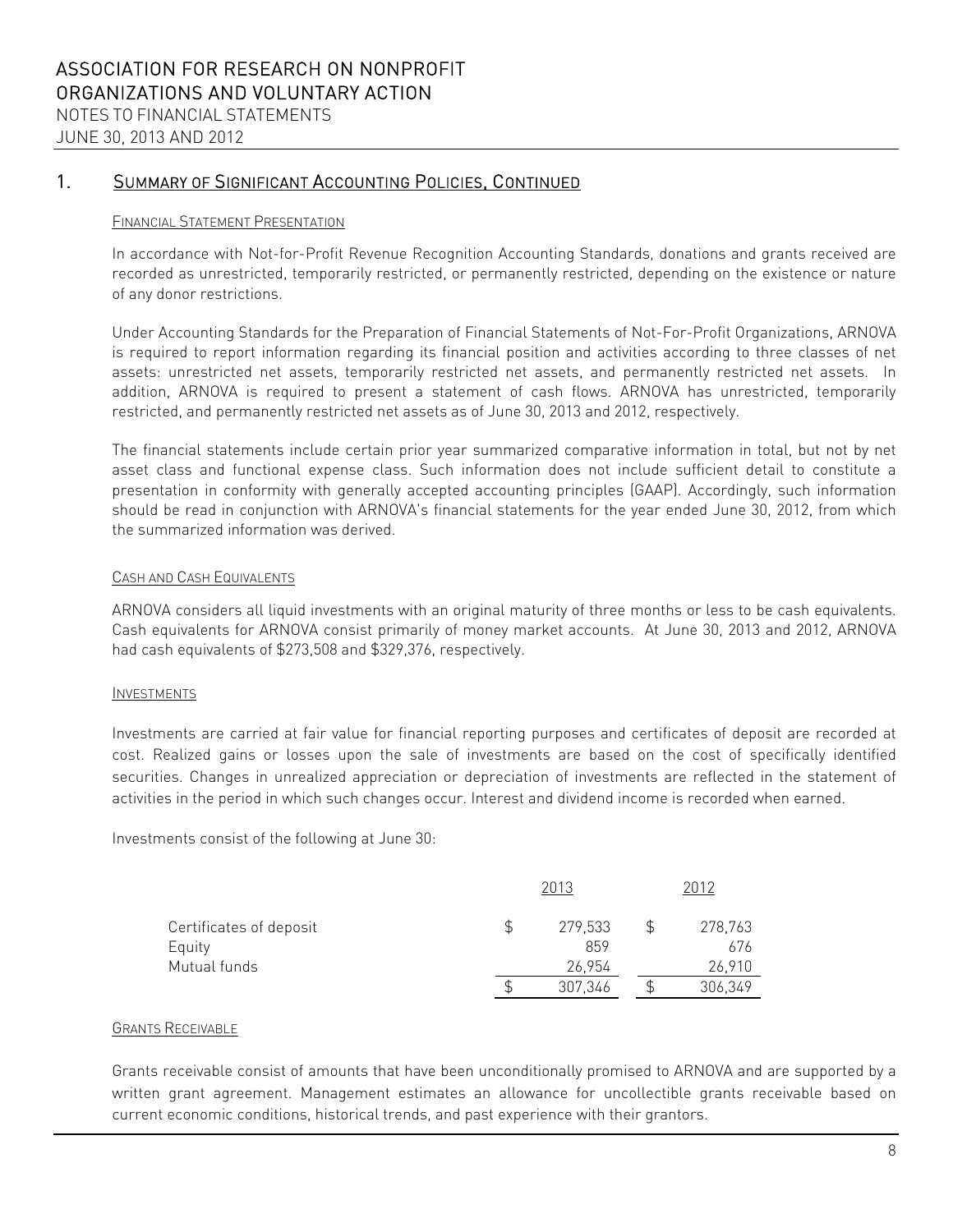### 1. SUMMARY OF SIGNIFICANT ACCOUNTING POLICIES, CONTINUED

#### ACCOUNTS RECEIVABLE

Accounts receivable primarily represent sponsorships promised and membership dues invoiced but not collected and are carried at their estimated collectible amounts.

Management estimates an allowance for uncollectible accounts receivable based on current economic conditions, historical trends, and current and past experience. Balances that remain uncollected more than one year after their due dates are written off unless indicated that payment is merely postponed. Management has determined that no allowance is necessary at June 30, 2013 and 2012.

#### INVENTORY

Inventory, consisting of publications, are stated at the lower of cost or market. Cost is determined using the first in, first out (FIFO) method.

#### EQUIPMENT AND SOFTWARE

ARNOVA capitalizes all significant purchases of equipment and software at cost, if purchased, and at fair value at the date of donation, if donated. Equipment is capitalized if it has a useful life when acquired of more than one year with original cost greater than \$1,000. Repairs and maintenance that do not significantly increase the useful life of the asset are expensed as incurred. Depreciation is computed using the straight line method over the estimated useful lives of the assets ranging between 3 and 5 years.

Equipment and software consist of the following at June 30:

|                          | 2013 |           |  | 2012      |
|--------------------------|------|-----------|--|-----------|
| Furniture and equipment  | S    | 3,754     |  | 3,754     |
| Computer equipment       |      | 5,690     |  | 5,690     |
| Website                  |      | 29,150    |  | 27,635    |
|                          |      | 38,594    |  | 37,079    |
| Accumulated depreciation |      | (23, 970) |  | (12, 281) |
|                          |      | 14,624    |  | 24,798    |

#### DEFERRED REVENUE

Membership dues are recognized as income over the applicable membership period, which is on a member anniversary basis. Therefore, membership dues collected in advance have been included in deferred revenue in the accompanying statement of financial position. Such deferred revenue will be recognized over the twelve – month period subsequent to joining or renewing the membership.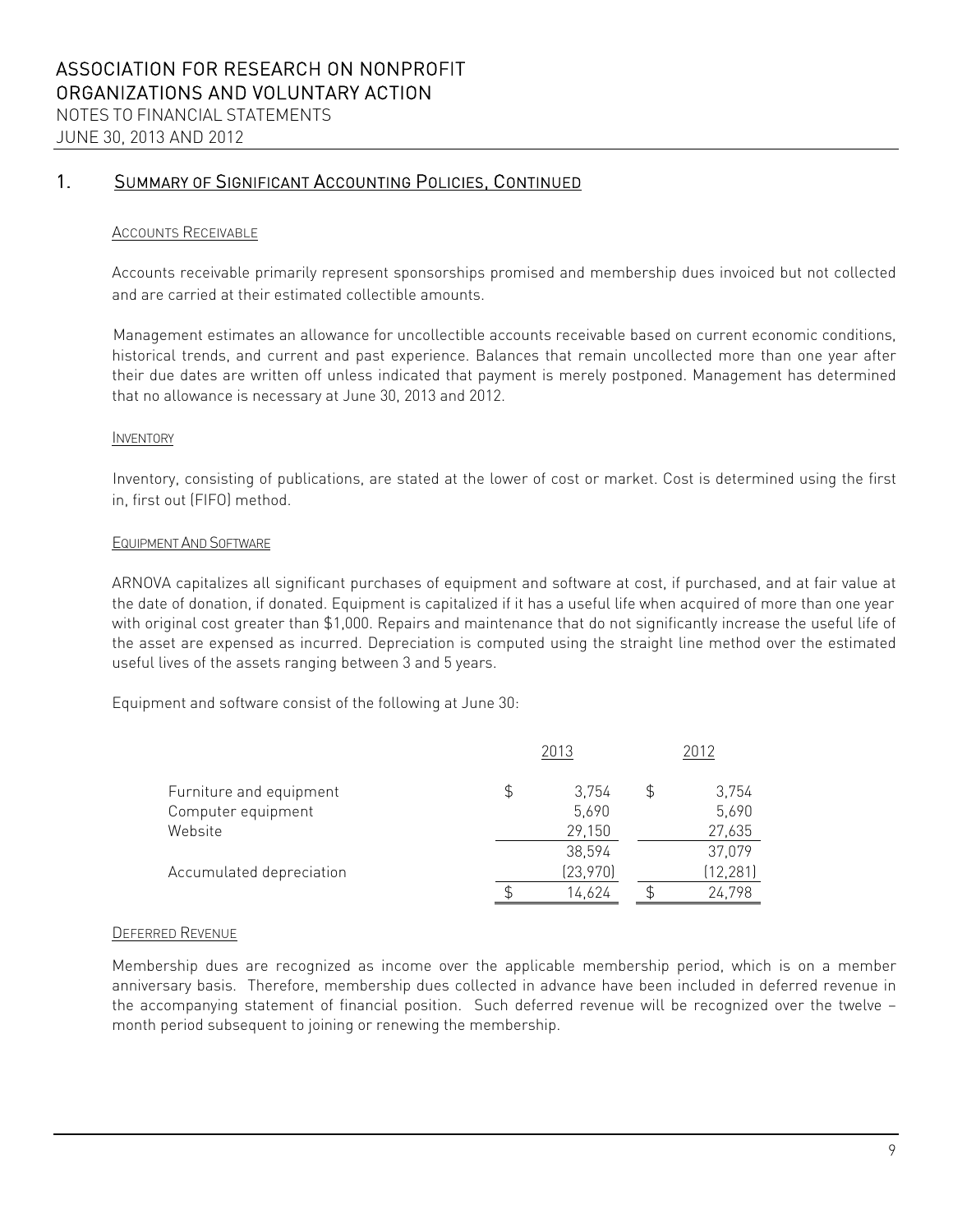### 1. SUMMARY OF SIGNIFICANT ACCOUNTING POLICIES, CONTINUED

#### NET ASSETS

ARNOVA maintains the following classifications of net assets:

#### Unrestricted

Unrestricted net assets are resources available to support operations. The only limitations on the use of unrestricted net assets are the broad limits resulting for the nature of ARNOVA, the environment in which it operates, the purposes specified in its corporate documents and its application for tax-exempt status, and any limits resulting from contractual agreements with creditors and others that are entered into in the course of its operations.

Unrestricted net assets include undesignated and designated amounts, the uses of which are at the discretion of management and the Board of Directors. See Note 4.

#### Temporarily Restricted

Temporarily restricted net assets primarily include sponsorship revenues and contributions restricted by donors or grantors for the annual conference, scholarships, a leadership project, and ARNOVA's Nonprofit & Voluntary Sector Quarterly publication (NVSQ). When a donor restriction expires, that is, when a stipulated time restriction ends or purpose restriction is accomplished, temporarily restricted net assets are released to unrestricted net assets and reported in the Statement of Activities as net assets released from restrictions. See Note 5.

#### Permanently Restricted

Permanently restricted net assets consist of a portion of the investments held by ARNOVA in which there are donor imposed restrictions limiting use of the assets or its economic benefit that neither expire with the passage of time nor can be removed by satisfying a specific purpose. Earnings or losses on permanently restricted investments are considered temporarily restricted net assets. See Note 6.

#### SUPPORT AND REVENUE RECOGNITION

Grants, conference sponsorships, and contributions include unconditional promises to give and are recognized in the period the amount is received or the promise is made. Amounts that are not restricted by the donor are reported as an increase in unrestricted net assets. All other donor-restricted support or unrestricted support where payment is expected in a future period is reported as an increase in temporarily or permanently restricted net assets depending on the nature of the restriction. When the restriction expires, temporarily restricted net assets are reclassified to unrestricted net assets and reported as net assets released from restrictions.

Membership dues are recognized over the period to which they relate. Any unrecognized membership dues are deferred at year end.

Conference revenue is recognized at the completion of the event. All other support and revenue is reported when earned.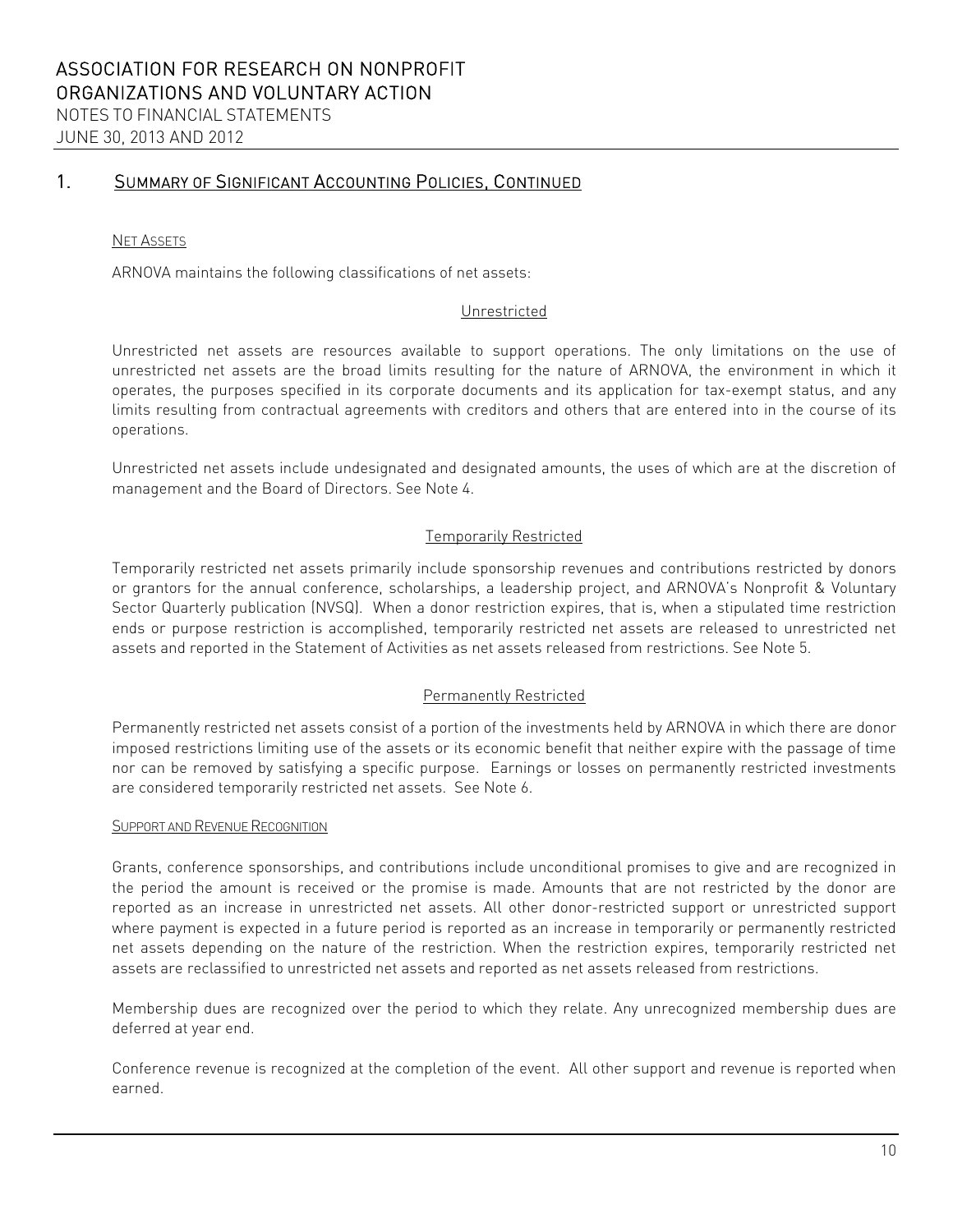### 1. SUMMARY OF SIGNIFICANT ACCOUNTING POLICIES, CONTINUED

#### CONTRIBUTED SERVICES

Contributed services are recognized as contributions in the financial statements if those services (a) create or enhance nonfinancial assets or (b) require specialized skills, are performed by people with those skills, and would otherwise be purchase.

Professional editorial services related to the publication of the NVSQ are provided by volunteers who contribute their time to ARNOVA. The organization has valued and recorded these services which meet the criteria for recognition and are necessary for it to carry out its programs. For each year ended June 30, 2013 and 2012, the value of contributed services amount is \$150,250, and is included in contributions and program expenses.

Many individuals volunteer their time to perform a variety of tasks that are essential to fulfilling the missions of ARNOVA; however, these services do not meet the criteria for recognition as contributed services. As such, the financial statements do not reflect the substantial value of services contributed by volunteers.

For the year ended June 30, 2013, contributed services not reflected in the financial statements are summarized below:

- 129 respondents indicated they had volunteered for ARNOVA during the fiscal year. Hours were reported by 122 of them, totaling 5,405. Volunteer hours for NVSQ activities were analyzed separately, resulting in an addition of 5,261 hours, for a grand total of 10,666 hours. This is the equivalent of 5.86 full-time equivalent positions.
- The volunteers in this study contributed \$11,410 in non-reimbursed out-of-pocket expenses and the equivalent of an estimated \$415,318 in hours volunteered, for a total of \$426,728.

Calculated in this way, the volunteer contributions represent 70 percent of the total activity hours (paid and unpaid), and 41 percent of all incoming resources.

For the year ended June 30, 2012 contributed services not reflected in the financial statements are summarized below:

- 123 respondents indicated they had volunteered for ARNOVA during the fiscal year. Hours were reported by 117 of them, totaling 5,376. Volunteer hours for NVSQ activities were analyzed separately, resulting in an addition of 6,156 hours, for a grand total of 11,532. This is the equivalent of 6.34 full-time equivalent positions.
- The volunteers in this study contributed \$11,682 in non-reimbursed out-of-pocket expenses and the equivalent of an estimated \$401,429 in hours volunteered, for a total of \$413,311.

Calculated in this way, the volunteer contributions represent 72 percent of the total activity hours (paid and unpaid), and 42 percent of all incoming resources.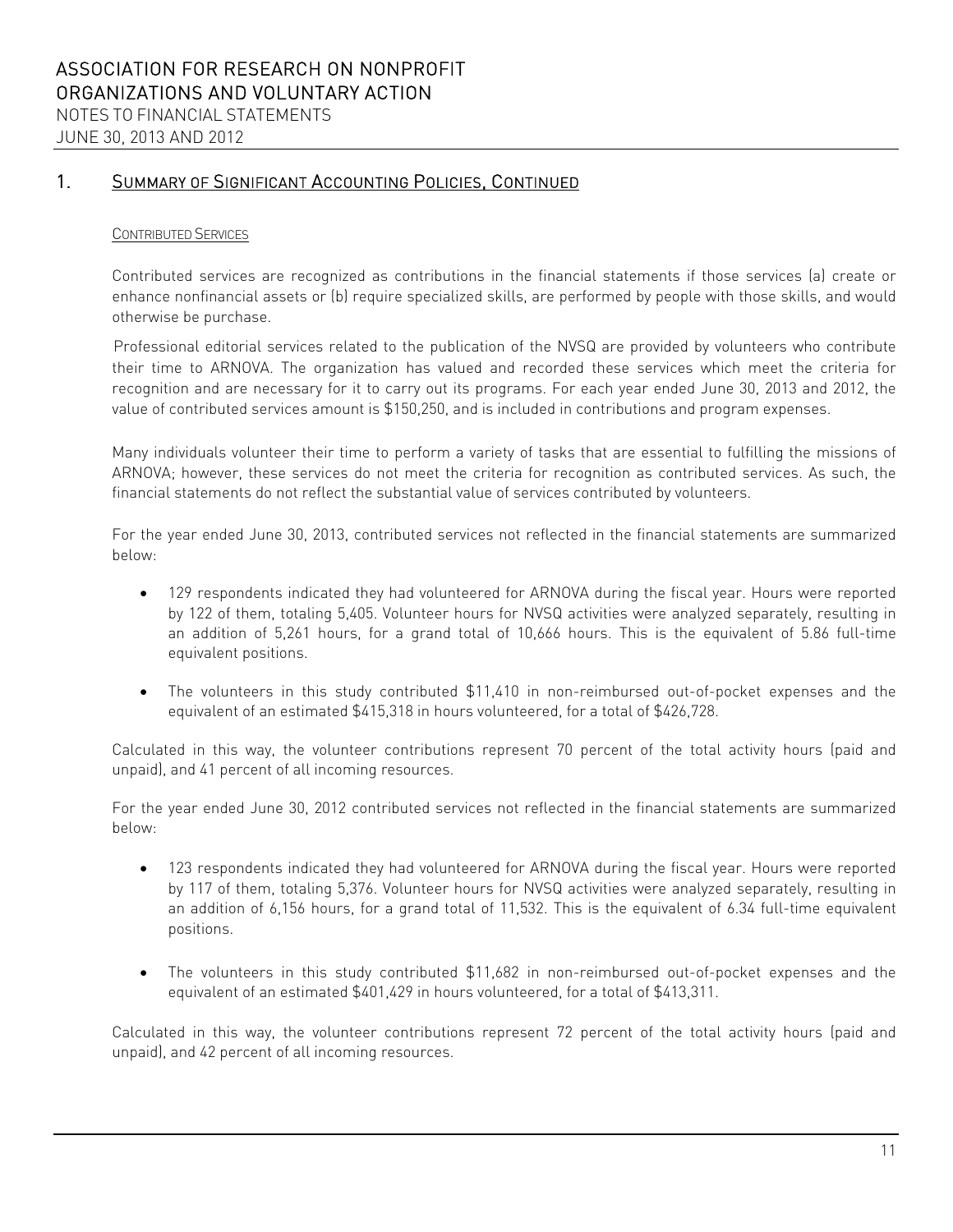# 1. SUMMARY OF SIGNIFICANT ACCOUNTING POLICIES, CONTINUED

#### FUNCTIONAL ALLOCATION OF EXPENSES

The costs of providing the programs and services of ARNOVA have been summarized on a functional basis in the statement of activities. Accordingly, certain costs have been allocated among the programs and supporting services benefited.

Directly identifiable expenses are charged to the specific programs or supporting services identified. Salaries and benefits that are related to more than one function are charged to programs and supporting services on the basis of periodic time studies. Management and general expenses include those expenses that are not directly identifiable with any other specific functions but provide for the overall support and direction of ARNOVA.

Although the method used was appropriate, other methods could produce different results.

#### TAX STATUS

ARNOVA is exempt from income tax under Section 501(c)(3) of the U.S. Internal Revenue Code. Accordingly, no provision is made for federal or state income taxes or income tax effects. ARNOVA is not considered a private foundation as defined in Section 509(a) of the Internal Revenue Code.

Accounting Standards for Income Taxes provide detailed guidance for the financial statement recognition, measurement and disclosure of uncertain tax positions recognized in an enterprise's financial statements. ARNOVA individually evaluates its activities to determine that they are in compliance with its exempt purpose. Management does not believe it has engaged in any activities that would create uncertain tax positions. All tax periods prior to 2009 are no longer subject to examination.

#### SUBSEQUENT EVENTS

Subsequent events have been evaluated by management through February 10, 2014, which is the date the financial statements were available to be issued.

Subsequent to year end, ARNOVA received significant grants totaling \$170,000, some of which had restrictions.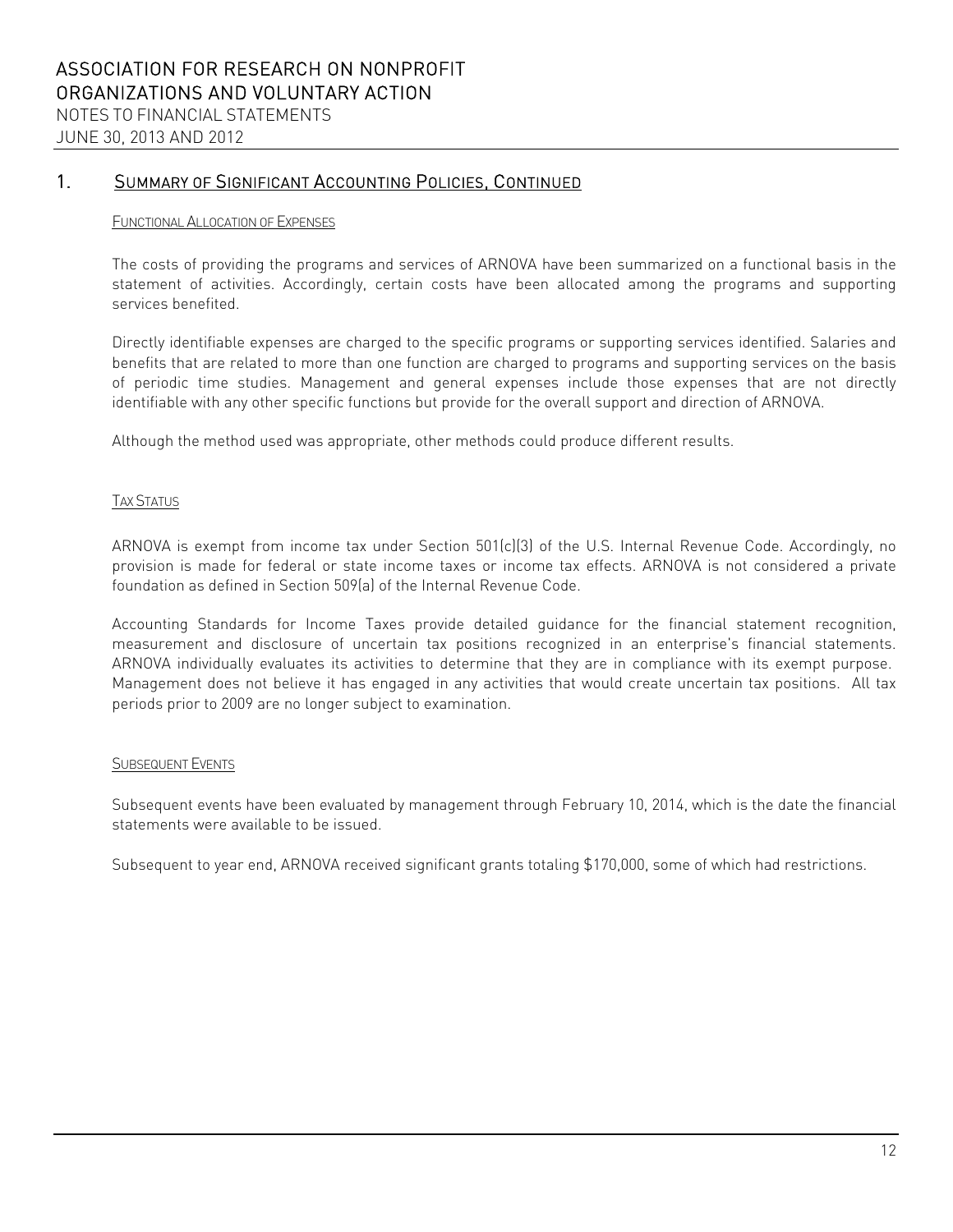NOTES TO FINANCIAL STATEMENTS JUNE 30, 2013 AND 2012

# 2. FAIR VALUE MEASUREMENTS

The Accounting Standards for Fair Value Measurements defines fair value as the price that would be received for an asset or paid to transfer a liability (exit price) in an orderly transaction between market participants at the measurement date. These standards also establish a three-level fair value hierarchy for disclosure that prioritizes valuations based on whether the significant inputs used to estimate fair value are observable, giving highest priority to unadjusted quoted prices in active markets for identical assets or liabilities (level 1 measurements) and lowest priority to valuations primarily based on unobservable inputs (level 3 measurements).

Level 1 inputs are quoted prices (unadjusted) in active markets for identical assets or liabilities that the reporting entity has the ability to access at the measurement date. Level 2 inputs are inputs other than quoted prices included within Level 1 that are observable for the asset or liability, either directly or indirectly. Level 3 inputs are unobservable inputs for the asset or liability.

Fair values measured on a recurring basis at June 30:

|                                    |            | 2013   |               |                                                                                                 |                                                           |                          |                                                           |  |  |  |  |  |
|------------------------------------|------------|--------|---------------|-------------------------------------------------------------------------------------------------|-----------------------------------------------------------|--------------------------|-----------------------------------------------------------|--|--|--|--|--|
|                                    | Fair Value |        |               | <b>Quoted Prices</b><br>in Active<br>Markets for<br><b>Identical Assets</b><br><u>(Level 1)</u> | Significant<br>Other<br>Observable<br>Inputs<br>[Level 2] |                          | Significant<br>Unobservable<br>Inputs<br><u>(Level 3)</u> |  |  |  |  |  |
| Equity                             | \$         | 859    | $\frac{1}{2}$ | 859                                                                                             | \$                                                        | $\overline{\phantom{a}}$ | \$                                                        |  |  |  |  |  |
| Mutual Funds                       |            | 26,954 |               | 26,954                                                                                          |                                                           |                          |                                                           |  |  |  |  |  |
| Total investments at<br>fair value |            | 27,813 |               | 27,813                                                                                          |                                                           |                          |                                                           |  |  |  |  |  |

|                                    | 2012       |    |                                                                                   |    |                                                           |                                                    |  |  |  |  |  |
|------------------------------------|------------|----|-----------------------------------------------------------------------------------|----|-----------------------------------------------------------|----------------------------------------------------|--|--|--|--|--|
|                                    | Fair Value |    | <b>Quoted Prices</b><br>in Active<br>Markets for<br>Identical Assets<br>(Level 1) |    | Significant<br>Other<br>Observable<br>Inputs<br>(Level 2) | Significant<br>Unobservable<br>Inputs<br>(Level 3) |  |  |  |  |  |
| Equity                             | \$<br>676  | \$ | 676                                                                               | \$ | $\overline{\phantom{m}}$                                  | \$                                                 |  |  |  |  |  |
| Mutual Funds                       | 26,910     |    | 26,910                                                                            |    |                                                           |                                                    |  |  |  |  |  |
| Total investments at<br>fair value | 27,586     | \$ | 27,586                                                                            | \$ |                                                           |                                                    |  |  |  |  |  |

Fair values for investments are determined by reference to quoted market prices and other relevant information generated by market transactions. These valuation methods have not changed from the prior year. Investments as reported in the statements of financial position include certificates of deposit which are reported at cost. See Note 1.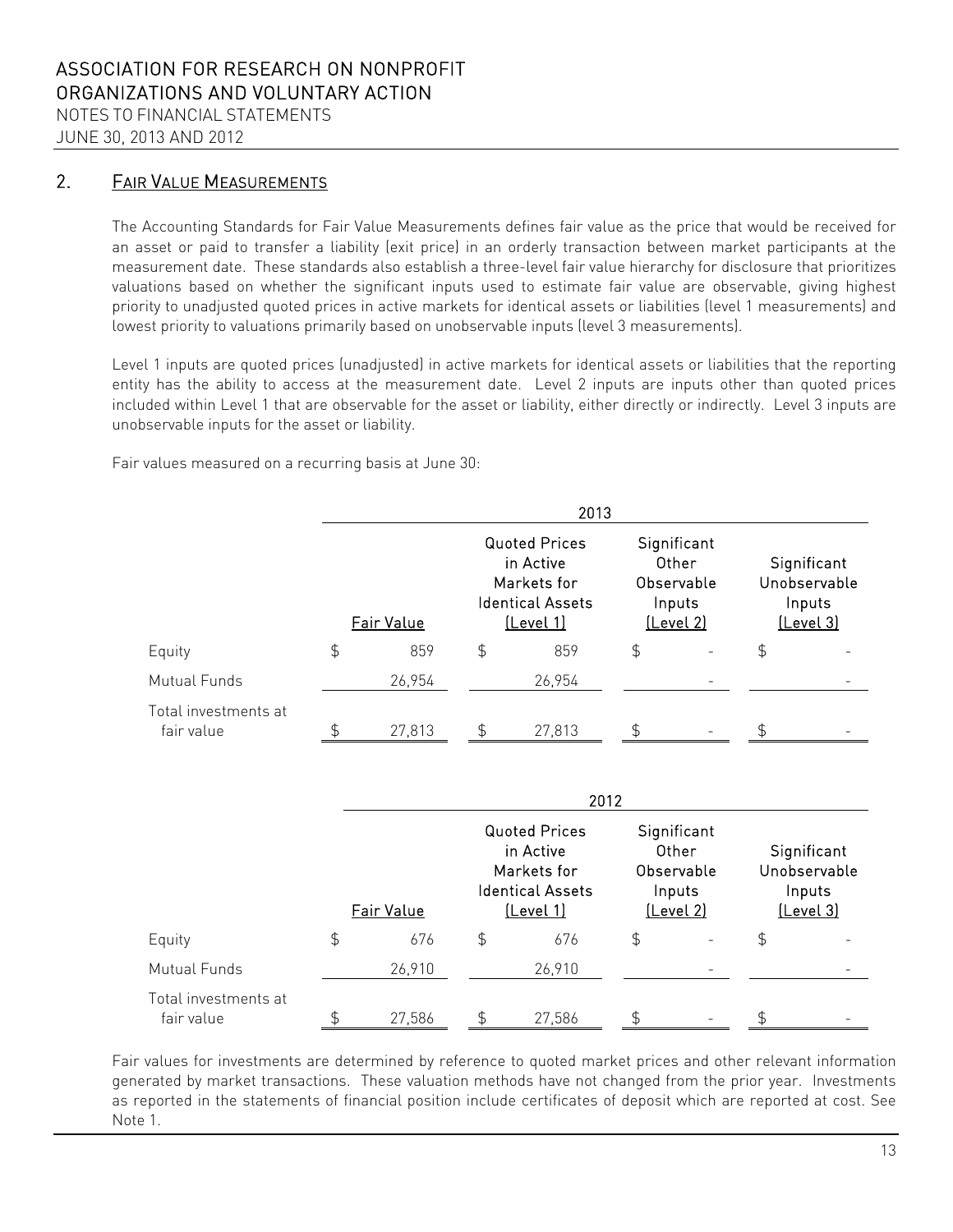NOTES TO FINANCIAL STATEMENTS JUNE 30, 2013 AND 2012

# 3. INVESTMENTS

The following schedule summarizes the investment return for each of the years ended June 30:

| Interest and dividend income |       | 1792  |  | 8.196 |  |
|------------------------------|-------|-------|--|-------|--|
| Unrealized gain (loss)       | [139] |       |  |       |  |
|                              |       | 1,653 |  | 8.469 |  |

### 4. BOARD DESIGNATED NET ASSETS

The following schedule summarizes the board-imposed purposes related to board designated net assets for each of the years ended June 30:

|                      | 2013          | 2012    |  |  |
|----------------------|---------------|---------|--|--|
| General operating    | \$<br>50,000  | 50,000  |  |  |
| Cash flow volatility | 200,000       | 200,000 |  |  |
| Grant advance        | 25,000        | 25,000  |  |  |
| Scholarships         | 42,992        | 42,992  |  |  |
|                      | \$<br>317,992 | 317,992 |  |  |

# 5. TEMPORARILY RESTRICTED NET ASSETS

Temporarily restricted net asset activity is depicted below along with the balance of temporarily restricted net assets that are available to be expended for the following donor-imposed purposes or periods. Net assets were released from restrictions by incurring expenses satisfying the restricted purposes or by the occurrence of other events specified by the donors for the following years ended June 30:

|                      |    | 2012    | <b>New</b><br>Restrictions |         | Released from<br>Restrictions |         | 2013         |
|----------------------|----|---------|----------------------------|---------|-------------------------------|---------|--------------|
| Future periods       |    |         |                            |         |                               |         |              |
| (general operations) | \$ | 197,327 | \$                         | 20,000  | $\frac{4}{5}$                 | 136,327 | \$<br>81,000 |
| Building leadership  |    |         |                            |         |                               |         |              |
| effectively project  |    | 98,000  |                            | -       |                               | 40,499  | 57,501       |
| Publications         |    | -       |                            | 166,250 |                               | 166,250 |              |
| Scholarships         |    | 16,323  |                            | 523     |                               | 2,000   | 14,846       |
| Conference           |    | 15,718  |                            | 22,500  |                               | 15,718  | 22,500       |
|                      | ፍ  | 327,368 |                            | 209,273 | \$                            | 360,794 | 175,847      |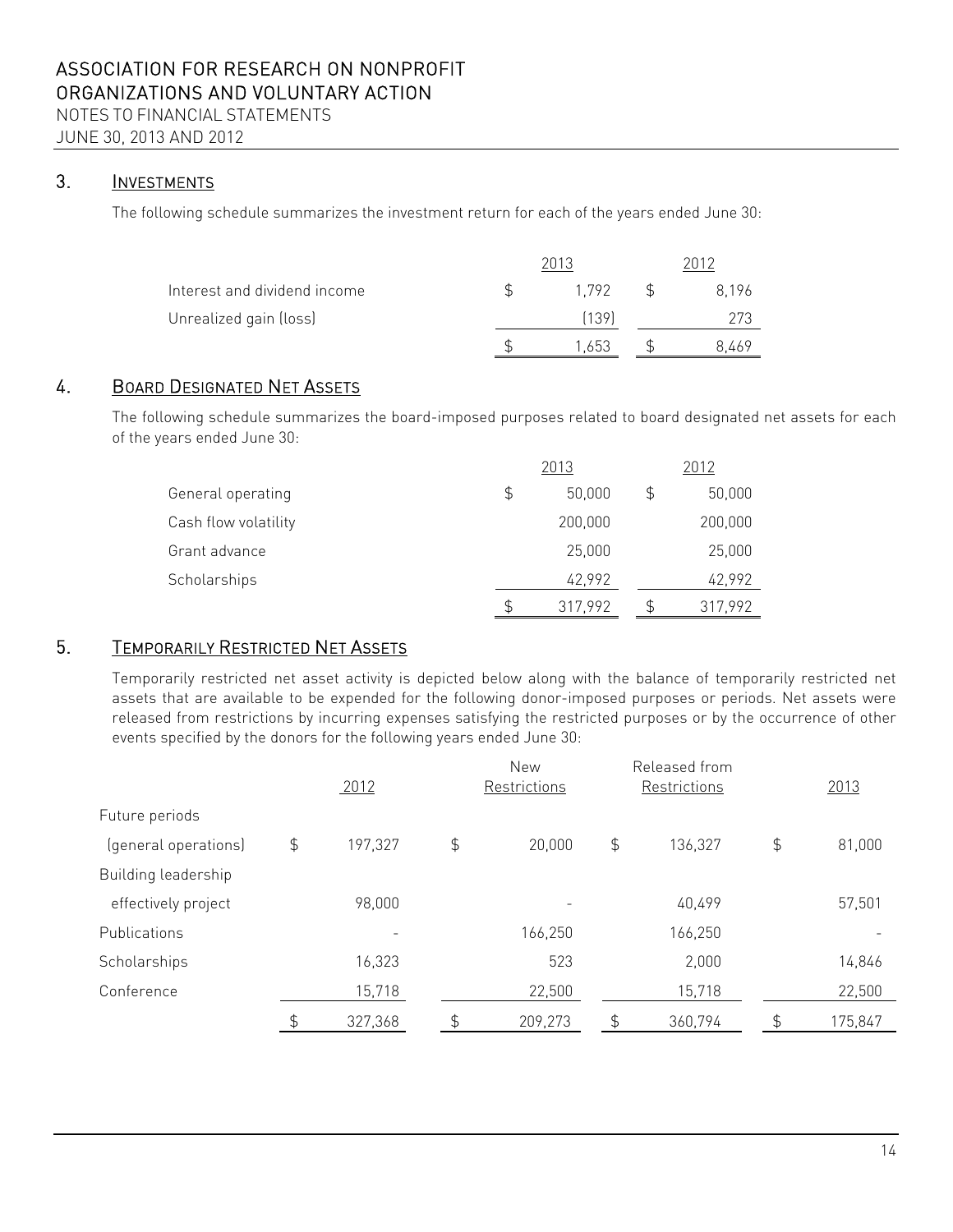NOTES TO FINANCIAL STATEMENTS JUNE 30, 2013 AND 2012

## 5. TEMPORARILY RESTRICTED NET ASSETS, CONTINUED

|                                            |               | 2011                     | <b>New</b><br>Restrictions |         | Released from<br>Restrictions |         |               | 2012    |
|--------------------------------------------|---------------|--------------------------|----------------------------|---------|-------------------------------|---------|---------------|---------|
| Future periods                             |               |                          |                            |         |                               |         |               |         |
| (general operations)                       | $\frac{4}{5}$ | 373,004                  | $\frac{4}{5}$              | 1,000   | \$                            | 176,677 | $\frac{4}{5}$ | 197,327 |
| Building leadership<br>effectively project |               | $\overline{\phantom{a}}$ |                            | 98,000  |                               |         |               | 98,000  |
| Publications                               |               | $\overline{\phantom{a}}$ |                            | 165,250 |                               | 165,250 |               |         |
| Technology                                 |               | 2,121                    |                            | ۰       |                               | 2,121   |               |         |
| Scholarships                               |               | 16,142                   |                            | 1,181   |                               | 1,000   |               | 16,323  |
| Conference                                 |               | 24,303                   |                            | 36,500  |                               | 45,085  |               | 15,718  |
|                                            |               | 415,570                  |                            | 301,931 | \$                            | 390,133 |               | 327,368 |

## 6. ENDOWMENT

ARNOVA's endowment consists solely of one donor restricted fund that was established to support scholarships. As required by generally accepted accounting principles, net assets associated with the endowment fund are classified and reported based on the existence or absence of donor-imposed restrictions.

### INTERPRETATION OF RELEVANT LAW

Management has interpreted the Uniform Prudent Management Institutional Funds Act ("UPMIFA") as requiring the preservation of the fair value of the original gift as of the gift date of the donor-restricted endowment funds absent explicit donor stipulations to the contrary. As a result the interpretation, ARNOVA classifies as permanently restricted net assets (a) the original value of the gifts donated to the permanent endowment, (b) the original value of subsequent gifts to the permanent endowment, and (c) accumulation to the permanent endowment made in accordance with the direction of the applicable donor gift instrument at the time the accumulations are added to the fund.

The remaining portion of the donor-restricted endowment fund that is not classified in permanently restricted net assets is classified as temporarily restricted net assets until those amounts are appropriated for expenditure by ARNOVA in a manner consistent with the standard of prudence prescribed by UPMIFA. In accordance with UPMIFA, ARNOVA considers the following factors in making a determination to appropriate or accumulate donorrestricted endowment funds:

- (1) The duration and preservation of the fund
- (2) The purpose of ARNOVA and the donor-restricted endowment fund
- (3) General economic conditions
- (4) The possible effect of inflation and deflation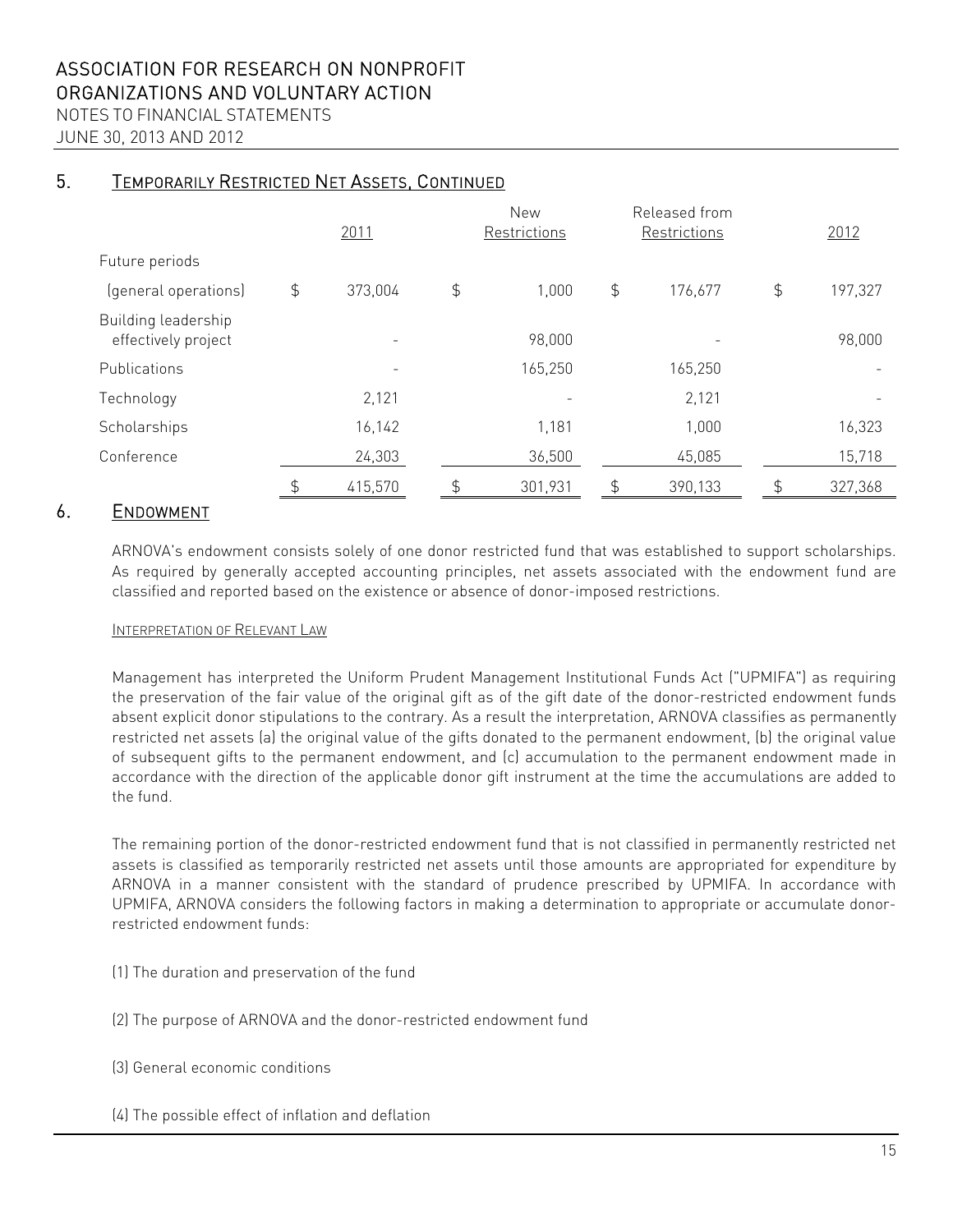NOTES TO FINANCIAL STATEMENTS JUNE 30, 2013 AND 2012

### 6. ENDOWMENT, CONTINUED

(5) The expected total return from income and the appreciation of investments

- (6) Other resources of ARNOVA
- (7) The investment policies of ARNOVA

### FUNDS WITH DEFICIENCIES

From time to time, the fair value of assets associated with the individual donor-restricted endowment funds may fall below the level that the donor requires ARNOVA to retain as a fund of perpetual duration. There are no deficiencies of this nature at June 30, 2013 and 2012.

#### RETURN OBJECTIVES AND RISK PARAMETERS

ARNOVA has adopted investment and spending policies for investments functioning as endowment that attempts to provide a predictable stream of funding to the program supported by its endowment while seeking to maintain the fair value of the endowment assets. Under this policy, as approved by the Board of Directors, the endowed investments are invested in a manner that is intended to produce a total return which protects the purchasing power of the endowed investments and which allows spending consistent with the terms of the donor's restricted endowment.

ARNOVA expects its endowment investments, over time, to provide an average rate of return of at least 1 % annually. Actual returns in any given year may vary from this amount.

### STRATEGIES EMPLOYED FOR ACHIEVING OBJECTIVES

ARNOVA's primary investment objective is to provide liquidity and preservation of capital. ARNOVA relies on a total return strategy in which investment returns are achieved primarily through current yield (interest and dividends). ARNOVA's policy is to invest in fully insured accounts, certificates of deposit, or U.S. government treasury instruments to achieve its long-term return objectives within prudent risk constraints.

### SPENDING POLICY

ARNOVA has a policy for its donor-restricted endowment fund of appropriating for distribution each year all earnings from the endowment investments up to \$1,000. The composition and change in endowment net assets is as follows for the year ended June 30: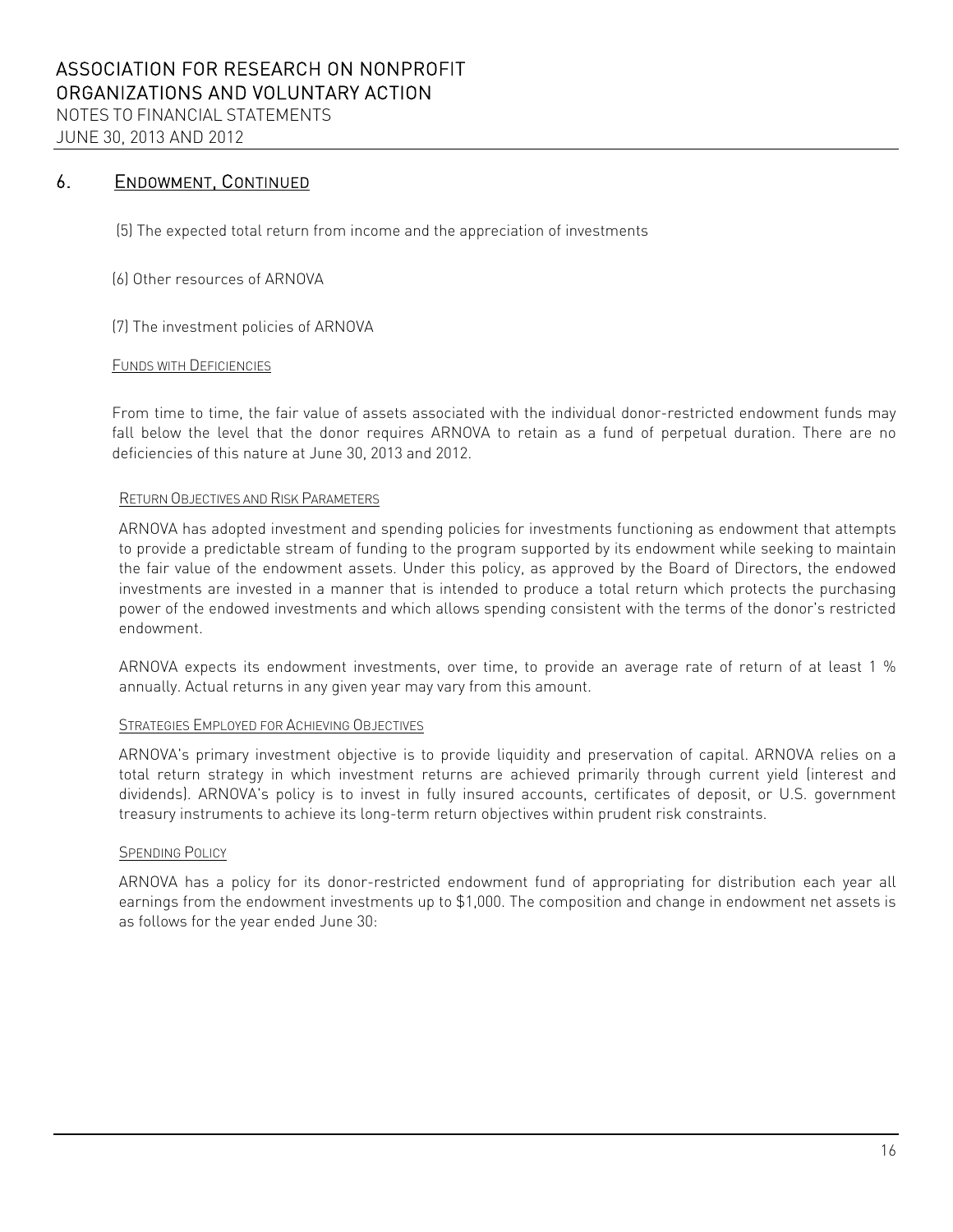NOTES TO FINANCIAL STATEMENTS JUNE 30, 2013 AND 2012

# 6. ENDOWMENT, CONTINUED

|                                            | 2013                      |       |    |                           |              |        |  |  |  |
|--------------------------------------------|---------------------------|-------|----|---------------------------|--------------|--------|--|--|--|
|                                            | Temporarily<br>Restricted |       |    | Permanently<br>Restricted | <b>Total</b> |        |  |  |  |
| Endowment net assets,<br>beginning of year | \$                        | 1,251 | \$ | 19,175                    | \$           | 20,426 |  |  |  |
| Interest earned                            |                           | 23    |    |                           |              | 23     |  |  |  |
| Endowment net assets,<br>end of year       | $\frac{1}{2}$             | 1,274 | \$ | 19,175                    | \$           | 20,449 |  |  |  |
|                                            |                           |       |    |                           |              |        |  |  |  |
|                                            | Temporarily<br>Restricted |       |    | Permanently<br>Restricted | Total        |        |  |  |  |
| Endowment net assets,<br>beginning of year | \$                        | 1,070 | \$ | 19,175                    | \$           | 20,245 |  |  |  |
| Interest earned                            |                           | 181   |    |                           |              | 181    |  |  |  |
| Endowment net assets,<br>end of year       | \$                        | 1,251 | \$ | 19,175                    | \$           | 20,426 |  |  |  |

# 7. CONCENTRATIONS

For the year ended June 30, 2013, ARNOVA had no significant grants exceeding 10% of total support and revenue. For the year ended June 30, 2012, the organization had one grant that accounted for 15% of ARNOVA's total support and revenues.

### 8. AGREEMENT WITH INDIANA UNIVERSITY

ARNOVA is provided with contributed services, payroll processing and other administrative services under terms of an agreement with Indiana University ("IU") as follows:

For the processing of transactions related to payroll and other administrative services, ARNOVA pays a 2.65% administrative fee to IU based on the total expenses processed on behalf of ARNOVA. The total amount paid to IU during the years ended June 30, 2013 and 2012 was \$3,042 and \$5,937, respectively, and is included in management and general expenses.

Personnel working for ARNOVA are legally employees of lU and as such, they are entitled to all benefits provided to IU employees (in their same classification) as well as being subject to all policies and procedures pertaining to IU employees. The total amount reimbursed to IU for salaries and benefits during the years ended June 30, 2013 and 2012 was \$128,592 and \$229,755, respectively. These amounts are allocated among program, management and general and fundraising expenses.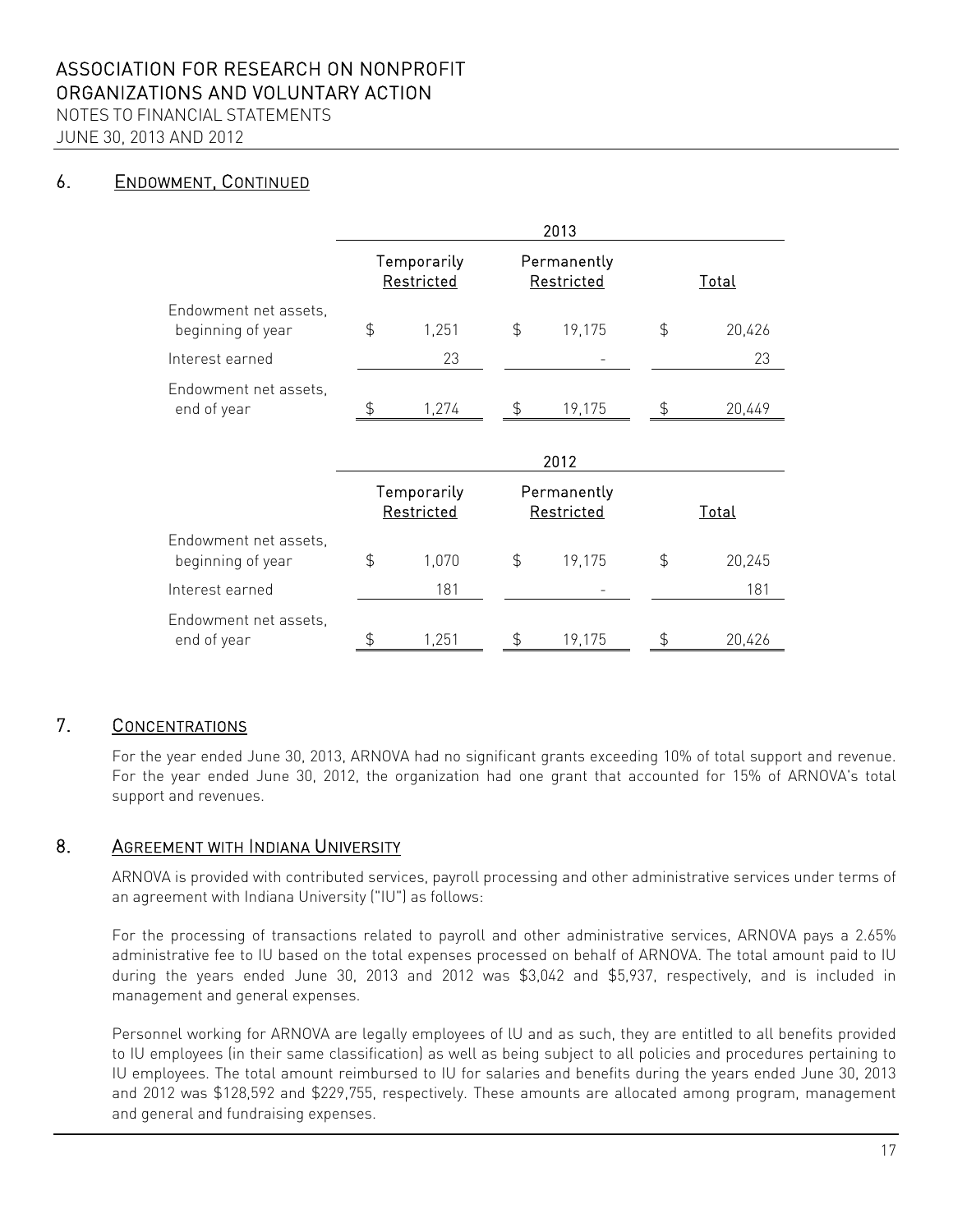NOTES TO FINANCIAL STATEMENTS JUNE 30, 2013 AND 2012

# 8. AGREEMENT WITH INDIANA UNIVERSITY, CONTINUED

To facilitate the processing of transactions with IU, ARNOVA is required to maintain a cash account with the University. ARNOVA has no access to the cash in the account. At June 30, 2013 and 2012, respectively, the balance in that account was \$43,585 and \$63,443 and is reported as cash held by others.

### 9. OPERATING LEASE

ARNOVA leases its office space under the terms of an operating lease that calls for monthly payments of \$853 through June 14, 2014. Future minimum lease payments under this lease are \$10,236 through June 2014. Rent expense for the years ended June 30, 2013 and 2012 under terms of the above referenced office space lease was \$12,044 and \$10,116, respectively.

### 10. CHANGE IN ACCOUNTING METHODOLOGY

During fiscal year 2013, ARNOVA changed the methodology for which royalty income was recorded to be on a cash basis. It is not practical for ARNOVA to record the revenue on an accrual basis as the information required to do so is not available until March of the following year. The impact of the change resulted in ARNOVA recording about half of the revenue in 2013 that it normally would. Going forward, royalty revenue will be more comparable to prior years.

### 11. RECLASSIFICATION

As of June 30, 2013, certain balances in the fiscal year 2012 financial statements have been reclassified for comparative purposes to conform to the presentation in the fiscal year 2013 financial statements. These reclassifications had no impact on net assets.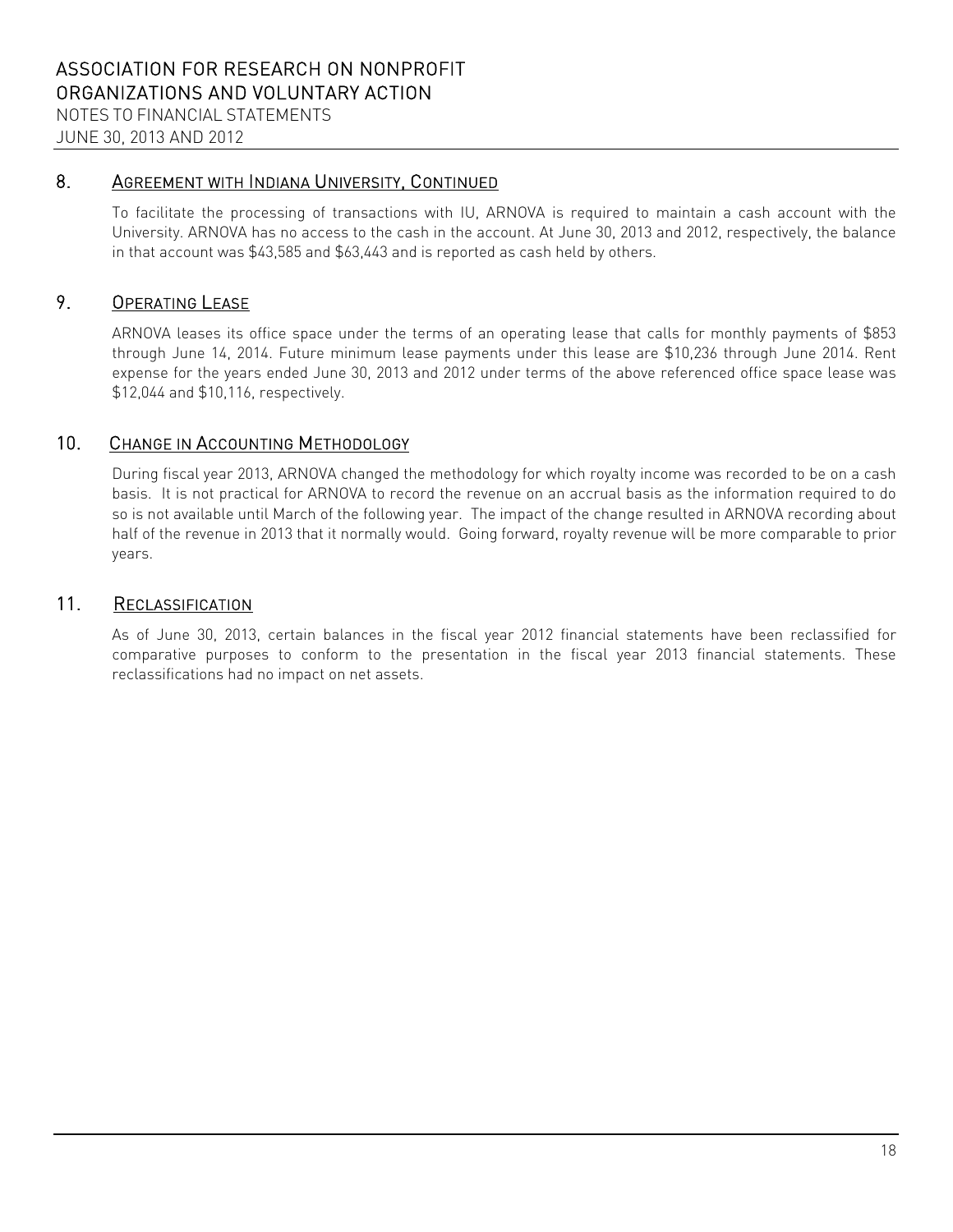PH 317 241 2999 FAX 317 240 4485

Greenwalt CPAs, Inc. 5342 W. Vermont Street Indianapolis, IN 46224 www.greenwaltcpas.com



INDEPENDENT AUDITORS' REPORT ON SUPPLEMENTARY INFORMATION

To the Board of Directors of

Association for Research on Nonprofit Organizations and Voluntary Action:

We have audited the financial statements of Association for Research on Nonprofit Organizations and Voluntary Action ("ARNOVA"), as of and for the year ended June 30, 2013 and our report thereon dated February 10, 2014, which expressed an unmodified opinion on those financial statements, appears on page 1 Our audit was conducted for the purpose of forming an opinion on the financial statements as a whole. The supplementary information shown in Exhibit I is presented for purposes of additional analysis and is not required part of the financial statements. Such information is the responsibility of management and was derived from and relates directly to the underlying accounting and other records used to prepare the financial statements. The information has been subjected to the auditing procedures applied in the audit of the financial statements and certain additional procedures, including comparing and reconciling such information directly to the underlying accounting and other records used to prepare the financial statements or to the financial statements themselves, and other additional procedures in accordance with auditing standards generally accepted in the United States of America. In our opinion, the information is fairly stated in all material respects in relation to the financial statements as a whole.

Greenwalt CPAs, Inc.

February 10, 2014